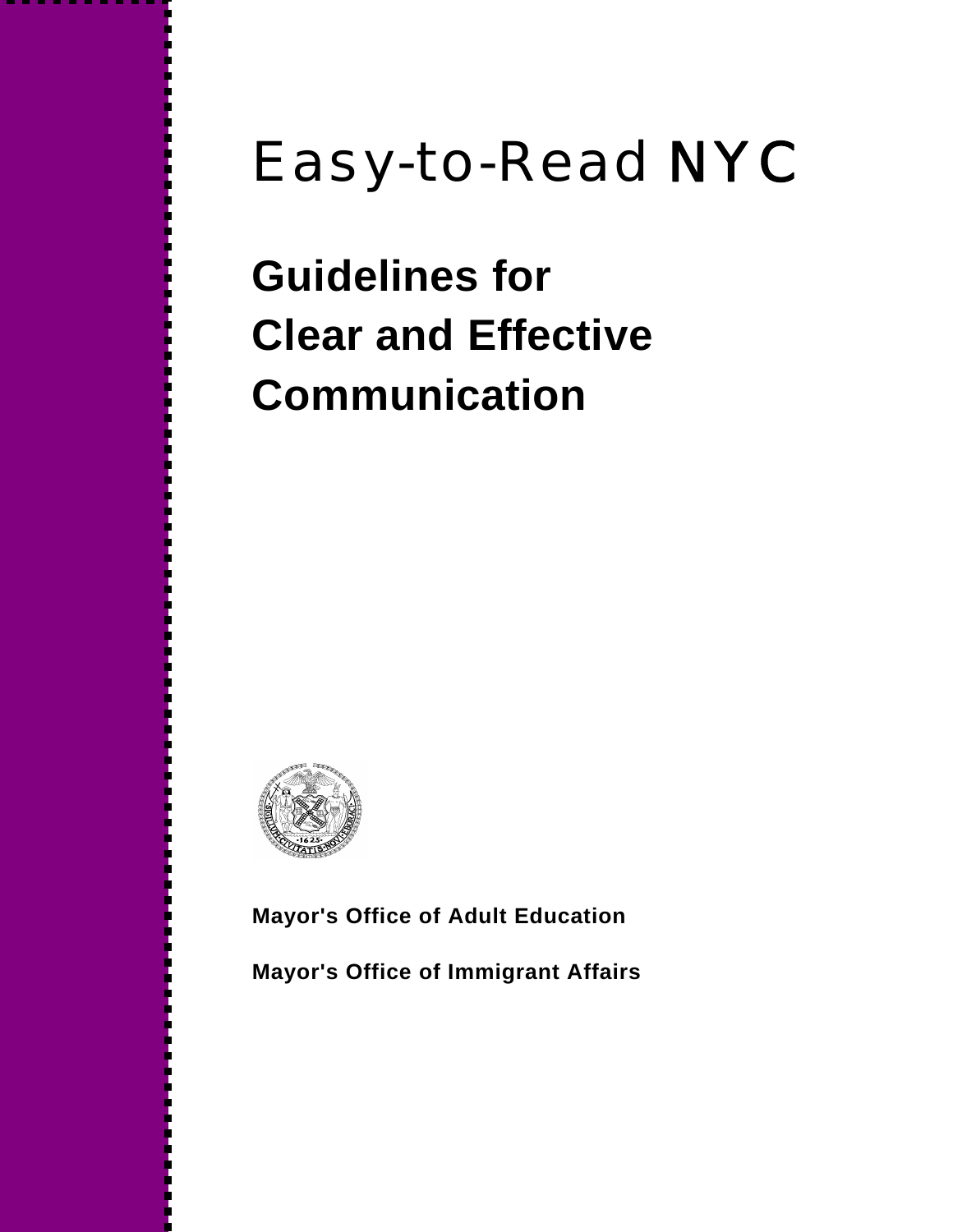## Easy-to-Read NYC

**Guidelines for Clear and Effective Communication**

### Table of Contents

| Introduction: Achieving Clear and Effective Communication4 - 5    |
|-------------------------------------------------------------------|
|                                                                   |
|                                                                   |
| Only Include Important and Directly Relevant Information 11 - 14  |
|                                                                   |
|                                                                   |
|                                                                   |
|                                                                   |
|                                                                   |
| Assess the Usability of Documents: Listen to Your Readers 26 - 27 |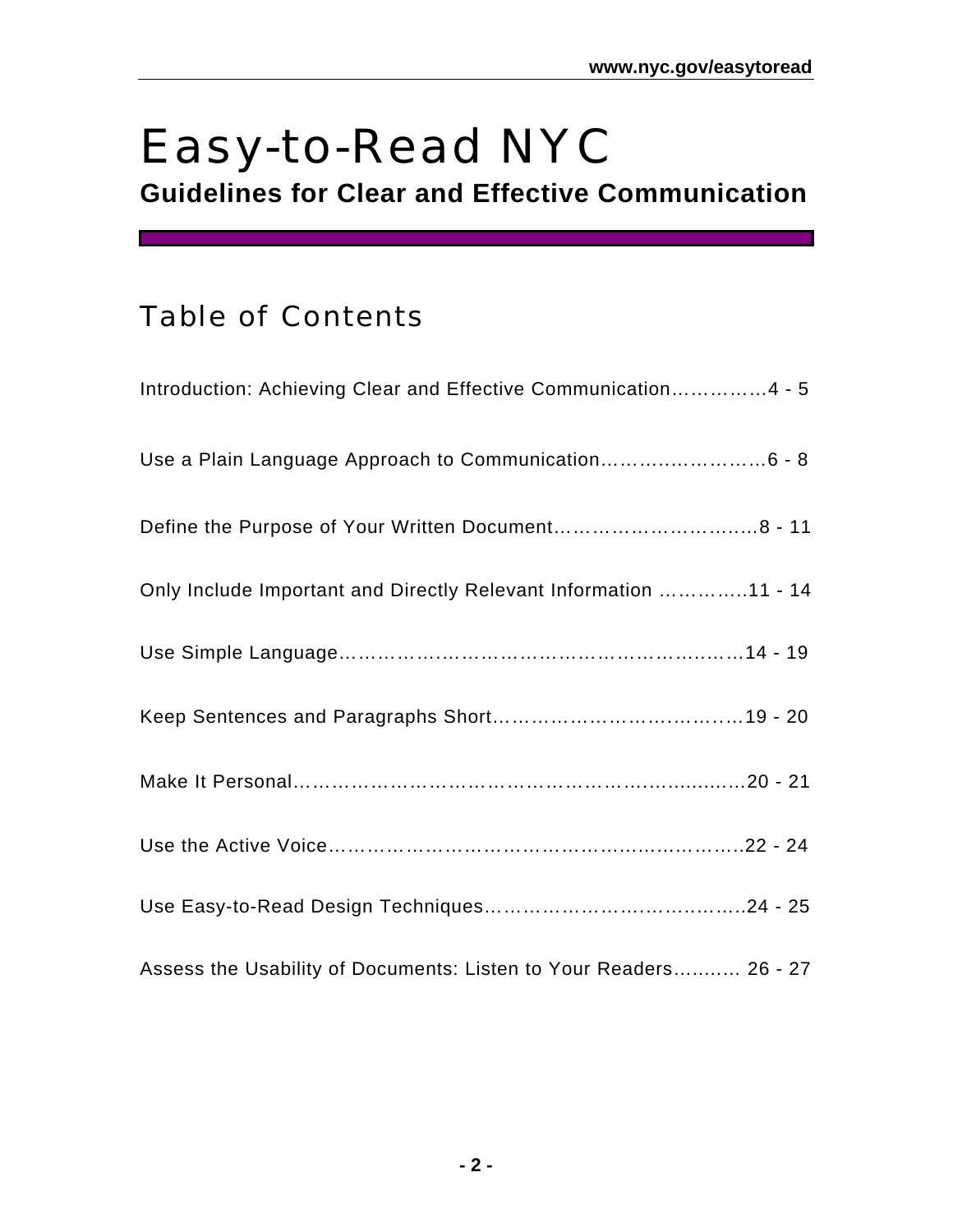### Acknowledgements

Many individuals and agencies have contributed to the creation of these guidelines. Special thanks goes to:

- ◆ New York Community Trust
- ◆ Office of the Governor, State of Washington
- Washington State Department of Labor and Industries
- Federal Aviation Administration
- Harvard School of Public Health

For more information, please contact Anthony Tassi, Director of the Mayor's Office of Adult Education at atassi@cityhall.nyc.gov.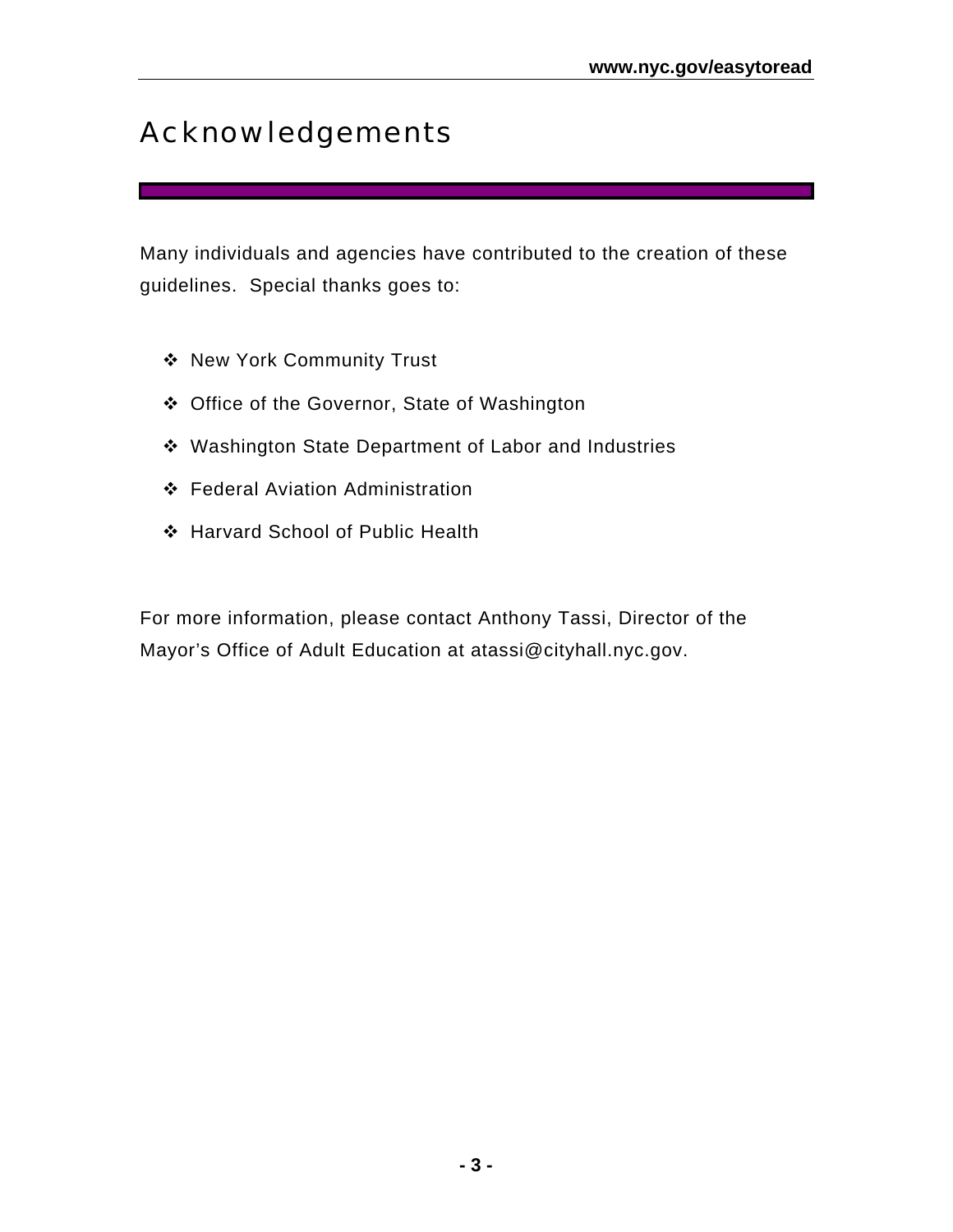### Introduction:

### Achieving Clear and Effective Communication

Clear and effective communication is essential for City agencies to achieve their missions. However, the messages we want to communicate are often complicated and it is not always easy to reach our intended audience.

Approximately 25 percent of New York City adults 21 and over do not speak English well. Another 15 percent did not complete high school and, therefore, have reading levels well below the equivalent of  $9<sup>th</sup>$  grade.

However, many government documents are written in English and at the 8<sup>th</sup> or 9<sup>th</sup> grade level or above.

These guidelines are intended to help you create documents that are clearly written, easily and accurately translated, and understandable by your intended audience.

They are not concrete rules that must be applied without discretion or judgment. On the contrary, the guidelines assume that you are a skilled writer and that your agency will use them to build on the successes you have already achieved.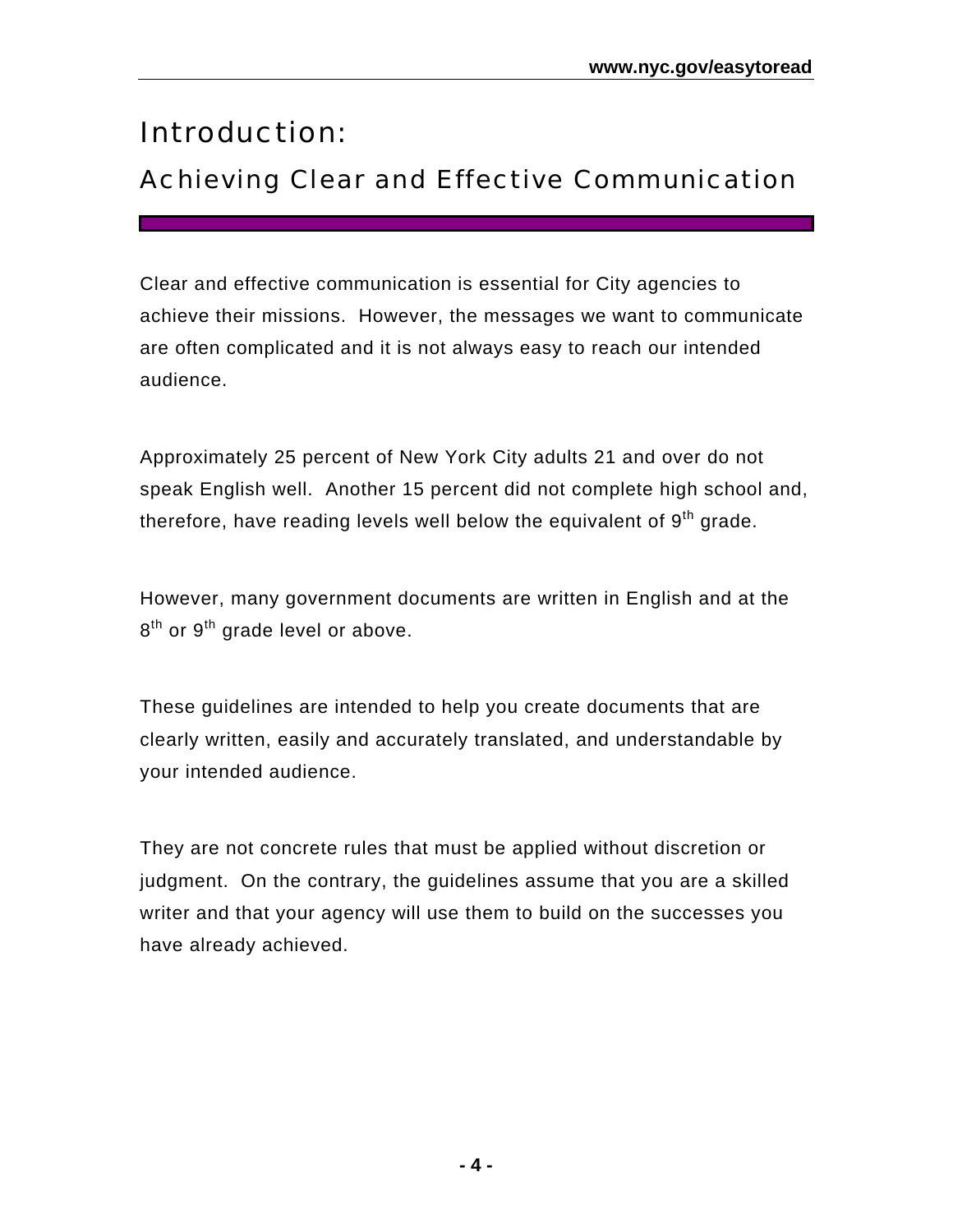#### **GUIDELINES:**

The following guidelines present nine principles associated with effective written communication that you can refer to when creating and revising documents:

- 1. Use a Plain Language Approach to Communications
- 2. Define the Purpose of Your Written Document
- 3. Only Include Important and Directly Relevant Information
- 4. Use Simple Language
- 5. Keep Sentences and Paragraphs Short
- 6. Make It Personal
- 7. Use the Active Voice
- 8. Use Easy-to-Read Design Techniques
- 9. Assess the Usability of Documents: Listen to Your Readers

Taken together, these simple strategies will help you write documents in plain language. Plain language communications are more effective than traditional government writing.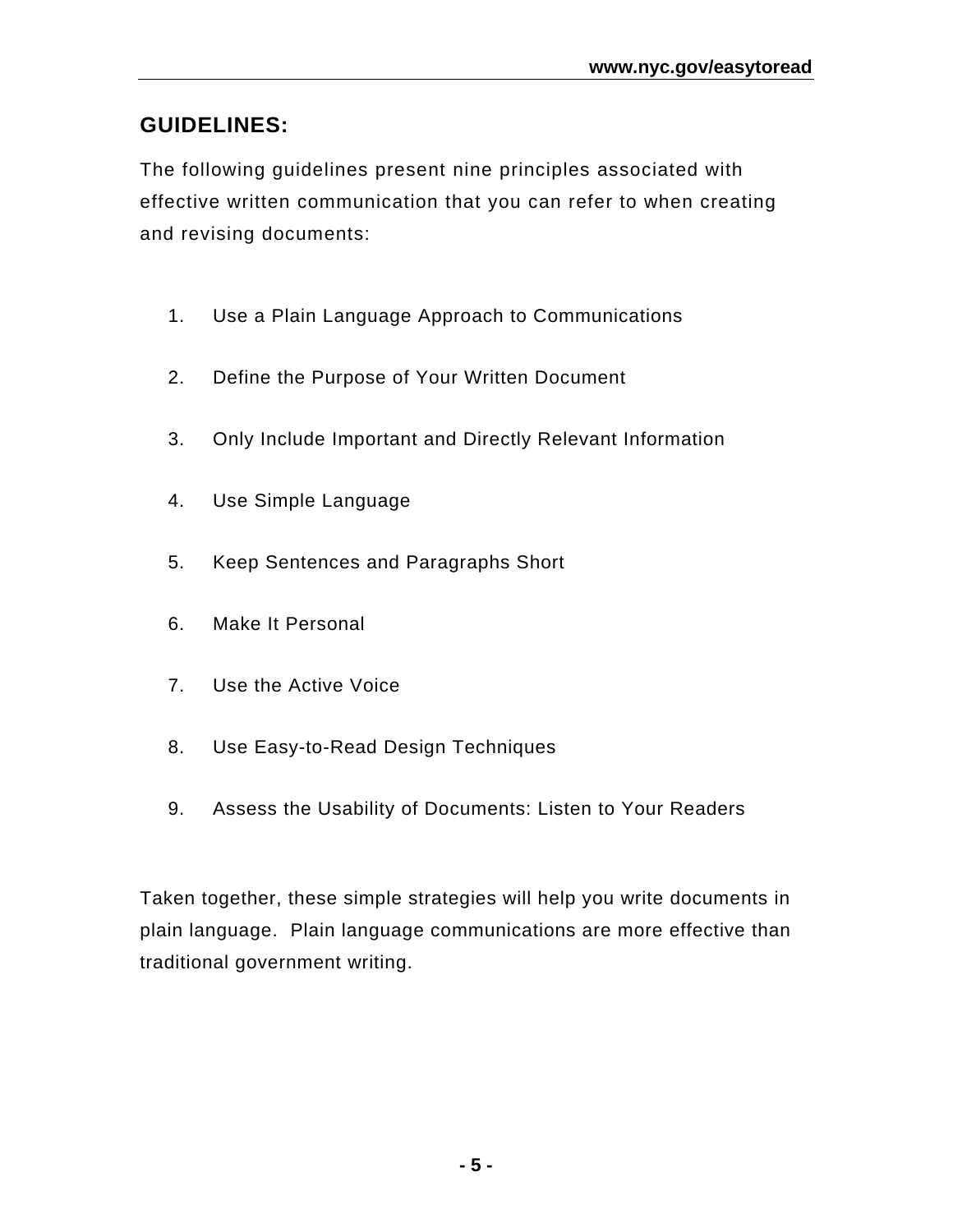## 1. Use a Plain Language Approach to Communications

#### **Plain language is:**

A set of strategies and techniques – a mix of art and science – for good professional writing. A document written in plain language conveys information clearly and in easy-to-understand language. It is free from bureaucratic jargon or "legalese" language which may confuse or alienate our readers. Plain language writing helps readers get to the heart of the matter within the first paragraph.

### **Plain language is not:**

Unprofessional, disrespectful, or inaccurate. It does not "dumb down" information for the public. In fact, using plain language is respectful because it values the readers' time.

### **Why should NYC government agencies adopt plain language communication strategies?**

When government agencies adhere to plain language principles, the public is more likely to know how to access the services they need and act upon the information that we provide. Additionally, they will be able to more readily comply with the law and satisfy the requirements and requests of government.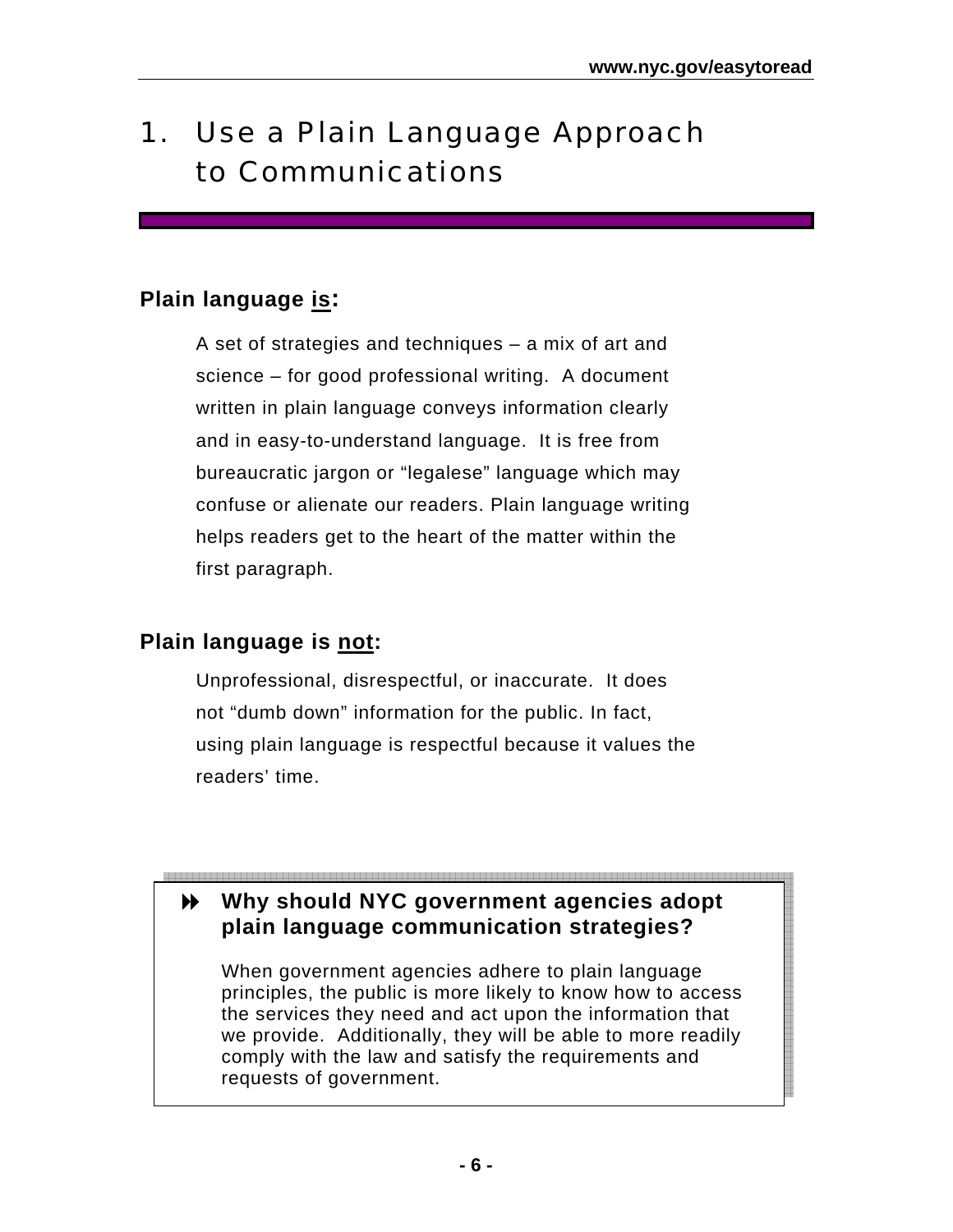#### **Benefits of adopting plain language:**

 **Reduce the amount of time it takes for individuals or organizations to comply with your instructions.** 

With plain language, New Yorkers can understand our message and instructions the first time they read our documents.

#### **Cut down on the number of customer service phone calls, inquiries, and complaints.**

When people don't understand the information we provide, they contact our front-line staff, hotlines, or government contracted service providers to understand how to act on the information we provide.

#### **Increase the likelihood that we get the response we are seeking.**

Some New Yorkers who receive confusing letters or unclear public documents may not do anything at all. Our letters or pamphlets may end up in the recycling bin or trash.

#### **Achieve this Administration's language access goals.**

Accurate and high quality translation starts with easy-to-read English-language documents. Translators will make fewer mistakes and better convey your message when they are translating plain language documents.

#### **Increase government transparency and hold ourselves accountable for the messages we send the public.**

Good customer service starts with us. We can improve our reputation as responsive and accessible by respecting our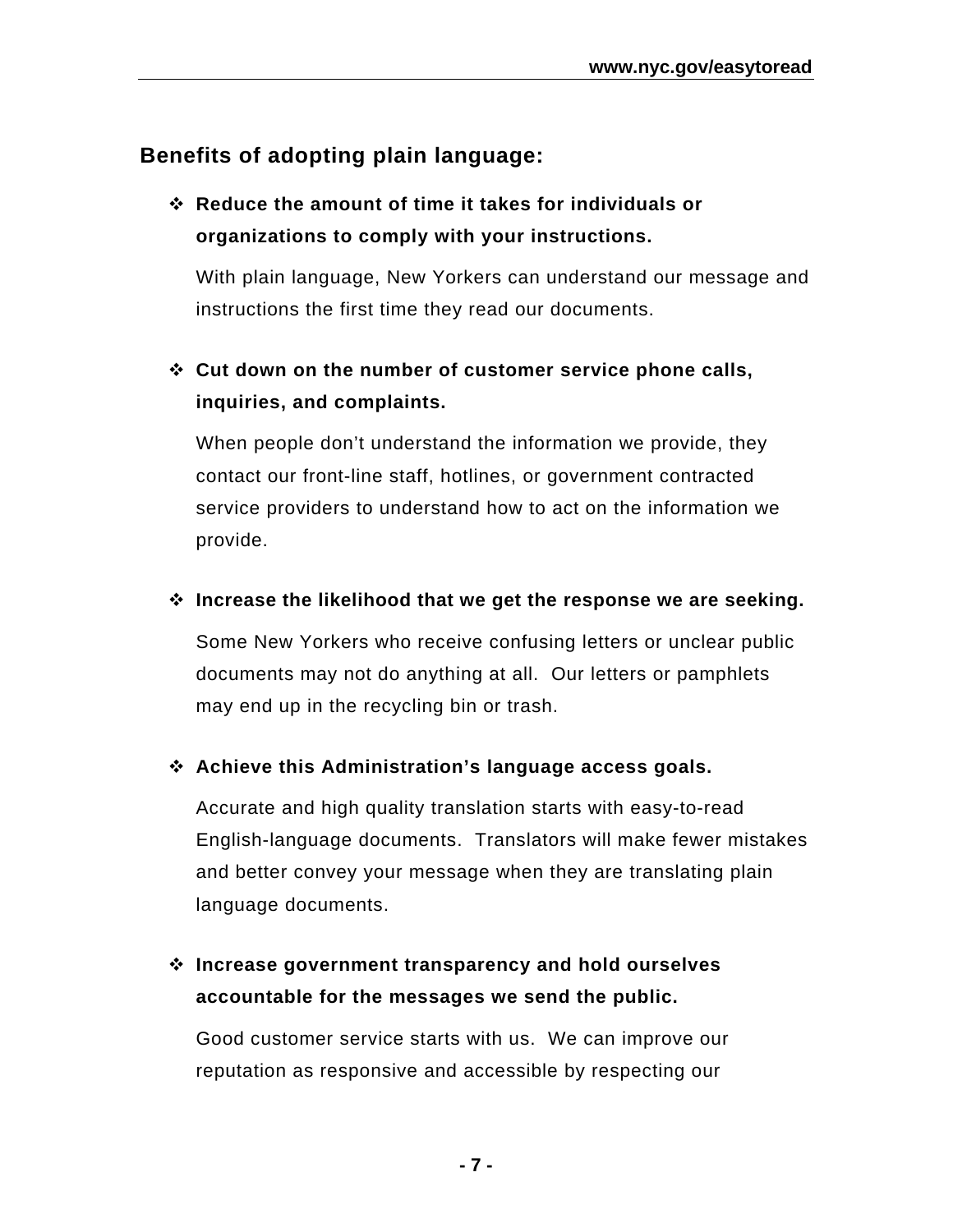constituents' time –the time it takes them to understand our messages and get the services they need.  **DID YOU KNOW?**  State and local governments across the country are implementing plain language standards. In 2003, Washington Department of Revenue created the "Straight Talk" program. They trained employees in plain language principles and rewrote 250 customer letters using plain language guidelines. The rewrite of one tax collection letter has resulted in the state collecting an additional \$5 million to date and won a Governor's Award for Quality Performance in 2004. One Washington Department of Licensing letter rewrite resulted in a 95 percent reduction in its hotline calls. In 2005, in recognition of this success, Washington State Governor Christine O. Gregoire signed a "Plain Talk" Executive Order requiring all state agencies to use plain language in written communication. *- www.plainlanguage.gov/examples/government/WArules.cfm*  

### 2. Define the purpose of your document

#### **Start by asking yourself:**

- ❖ What is the purpose of this written document?
- ❖ What am I trying to achieve by writing it?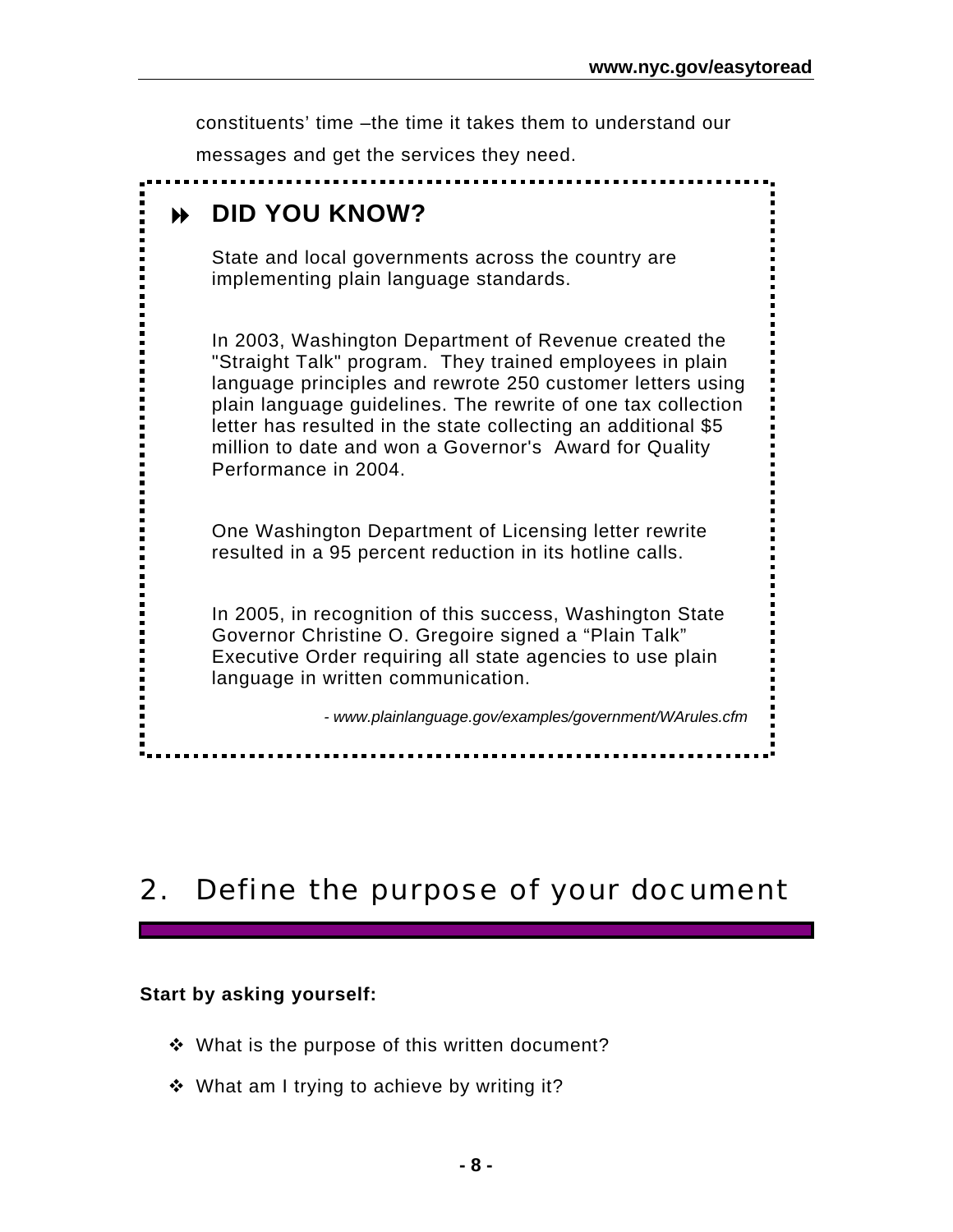#### **Be as specific as possible.**

#### **Examples include:**

- Help low-income mothers enroll their children in public health insurance.
- Convince eligible immigrants to file for the Earned Income Tax Credit.
- Explain your agency's procedures for accomplishing a specific task or transaction.
- Warn a business that it is out of compliance with a law or regulation and that it will face penalties if it does not comply.

If you answer the questions about purpose with phrases like "educate the public about", "raise awareness of", or "provide public disclosure", try asking yourself a follow-up question:

- "How is this purpose connected to my agency's strategic goals?"
	- $\sim$  or  $\sim$
- "What do I want people to do once I have accomplished this purpose?"

After answering these follow-up questions, take another look at your document. Can you revise it to be more helpful to the reader and more action-oriented?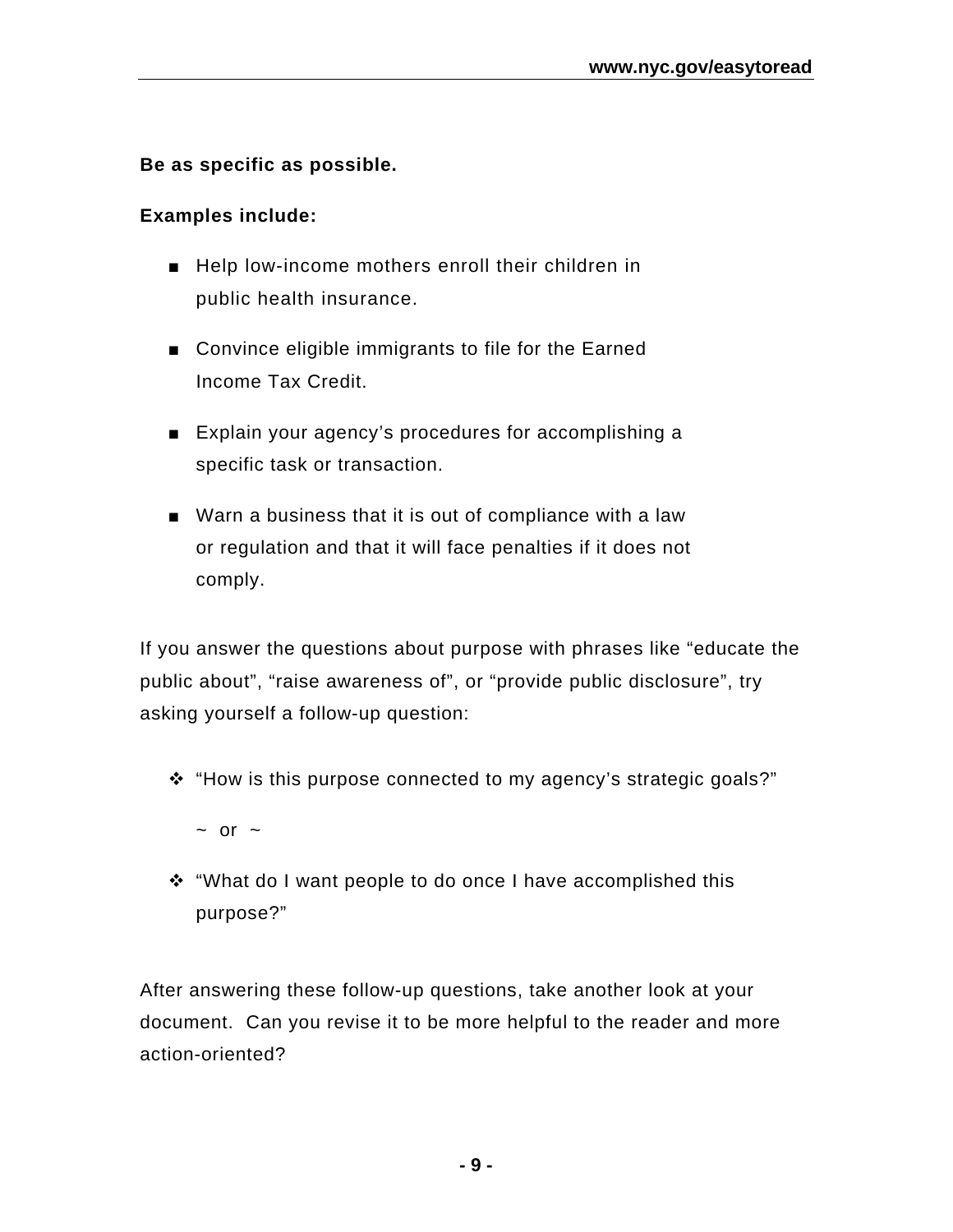#### **Then ask yourself:**

Who is my target audience? Who am I trying to reach with this document? You may be trying to reach more than one audience. It is good to define the different audiences you are trying to reach and prioritize them: who is it most important that we reach with this message?

#### **Examples include:**

- African American men over 40 years old.
- Low-income tenants with limited English proficiency in designated neighborhoods.
- A new client/customer with a complaint.
- A long-term client/customer that is out of compliance with your rules and regulations.

If you answer these audience questions with phrases like "members of the public", "constituents", or "parents", try asking yourself: "who among this group would I like to reach the most?" Precisely defining your priority population will help you develop a message that is relevant and helpful.

#### **Once you have identified your intended audience, think about them as readers and try to answer the following questions:**

- What will your audience's reaction be when they receive the document? Will they be pleased, disappointed, frightened, etc.?
- Will readers likely take action, set the document aside, or throw it away?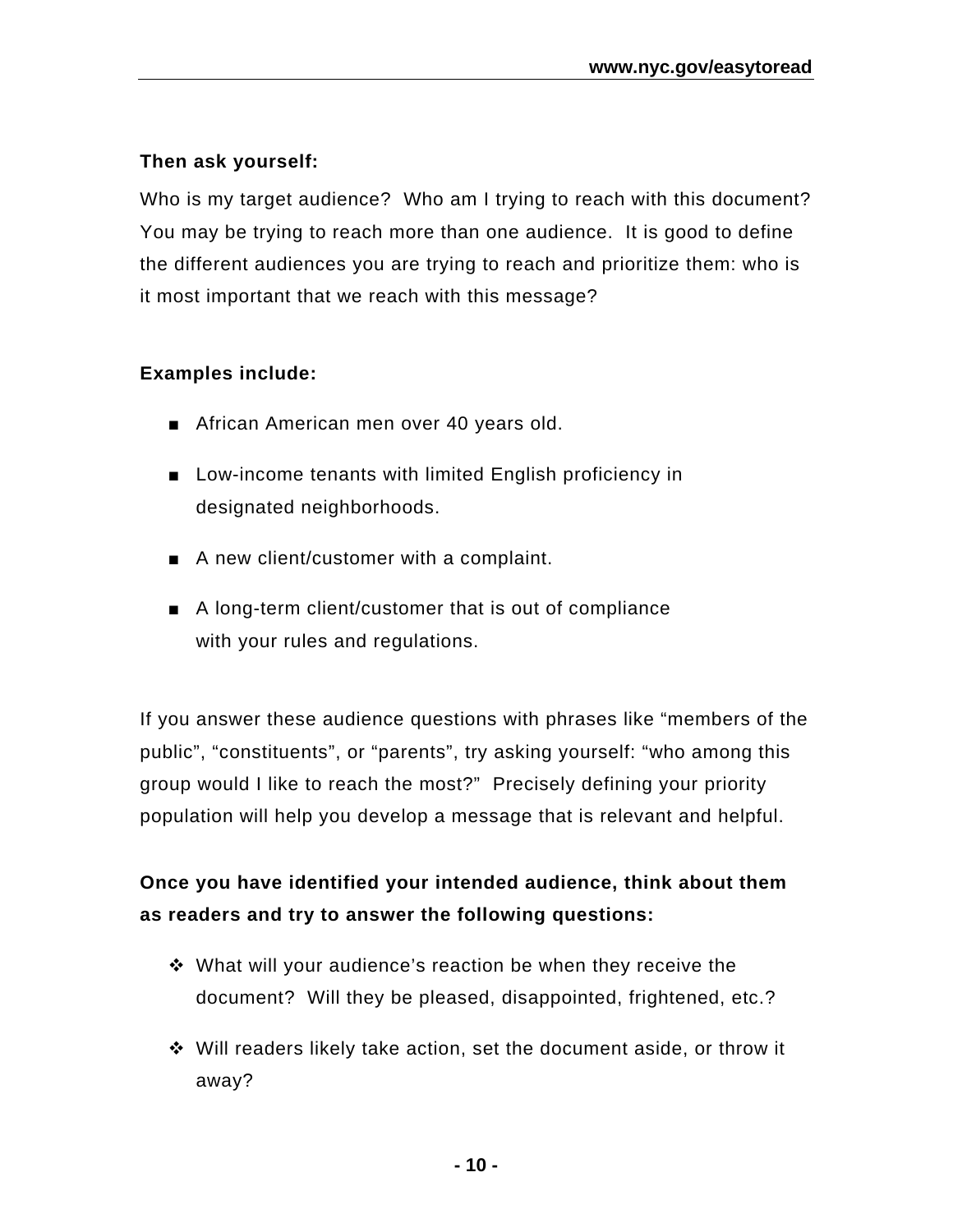- $\cdot \cdot$  Is there anything you can do in your document to encourage the desired reaction?
- What background information are they likely to already know? Is that enough for them to take the desired action?
- Will they be familiar with the context of your document and your specific message to them?

Consulting with agency staff or non-profit partners who have day-to-day contact with your intended audience may help you answer these questions.

## 3. Only Include Important and Directly Relevant Information

Most readers have a short attention span and will not understand and retain large amounts of information. Most readers are likely to scan or skim your documents, instead of reading the entire thing word-for-word.

Therefore, you should try to include only information that is important to accomplish your purpose and that is relevant to the intended audience. It seems obvious, but we often include unnecessary information (especially in brochures and pamphlets) to make our documents look substantial and sound important.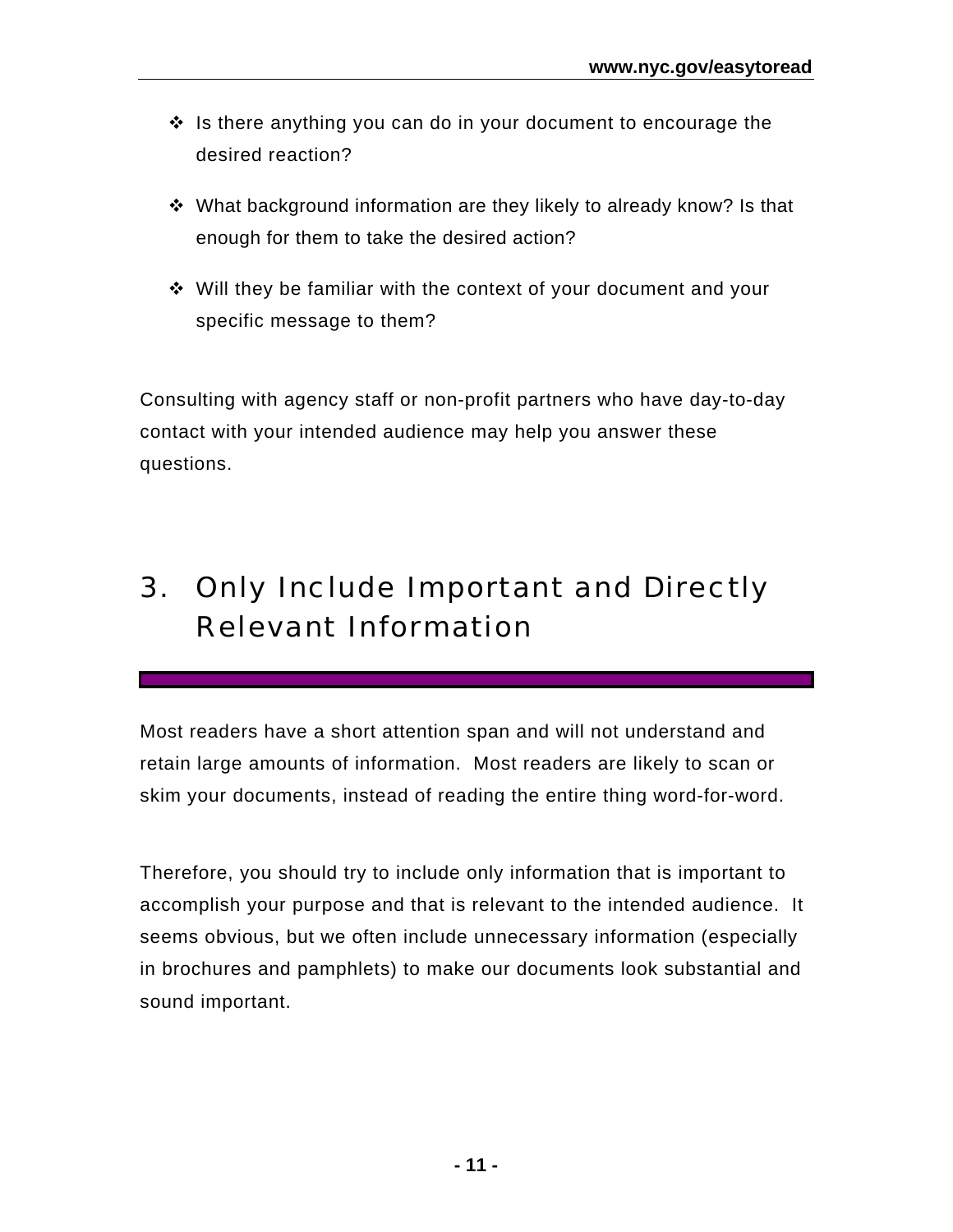**It may be helpful to look at each section of your document and ask yourself:**

- $\div$  How does this information help achieve my purpose for the document?
- $\div$  How does this information help the reader do what I want them to do after reading my document?
- ❖ Given what I know about my target audience and their circumstances, will this information really help them?

#### **It may also be helpful to check with agency staff or non-profit**

**partners** who have direct contact with the intended audience to get their sense of what information would be important and relevant to your readers.

People with day-to-day contact with your intended audience also may help you understand what your readers might be confused about or unable to understand.

### **Don't bury important information.**

#### **Examples:**

#### **BEFORE**

When a claim has been closed for over seven years (or ten years for eye injuries) only the director has the authority to grant time-loss benefits. The director may only grant these benefits in exceptional circumstances. I'm pleased to inform you that you are eligible for time-loss benefits effective Oct. 1, 2003

#### **AFTER**

Thank you for your letter requesting wage replacement benefits related to your earlier workplace injury or illness. After reviewing your claim, I have decided to grant you these benefits, effective Oct. 1, 2003.

*- Courtesy of Office of the Governor, State of Washington and the Washington Department of Labor and Industries*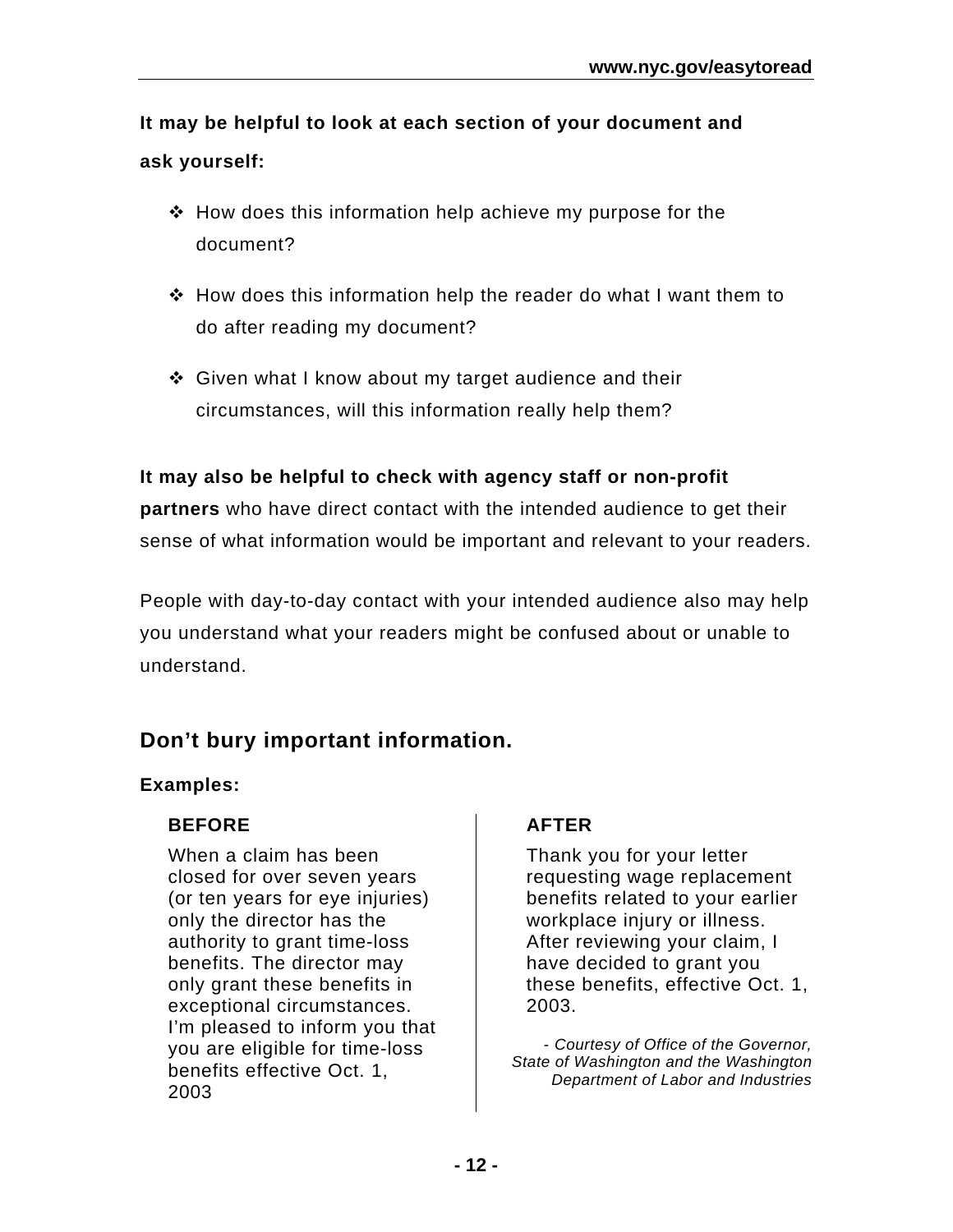#### **BEFORE**

There is much debate about changes in federal immigration laws. However, nothing has been decided on possible new laws.

#### **AFTER**

Do not be afraid to go to the doctor, the clinic, the hospital or the emergency room. The government has not passed any new law about immigrants.

*- HHC's "An Open Letter to Immigrant New Yorkers"* 





#### **Put the most important information first, at the top of the page or in the first paragraph.**

Make sure the information is in logical order. For example, if you are writing instructions, list the tasks in the order the person must do them.

People are more likely to act on instructions when they are informed clearly how to do so.

#### **Example:**

We have approved your claim. Before we can send your check, you must:

- 1) Fill out the enclosed form, indicating your:
	- Your social security number
	- Your address
	- Your signature
- 2) Mail the completed form to: Government Office P.O. Box 2222 New York, NY 10002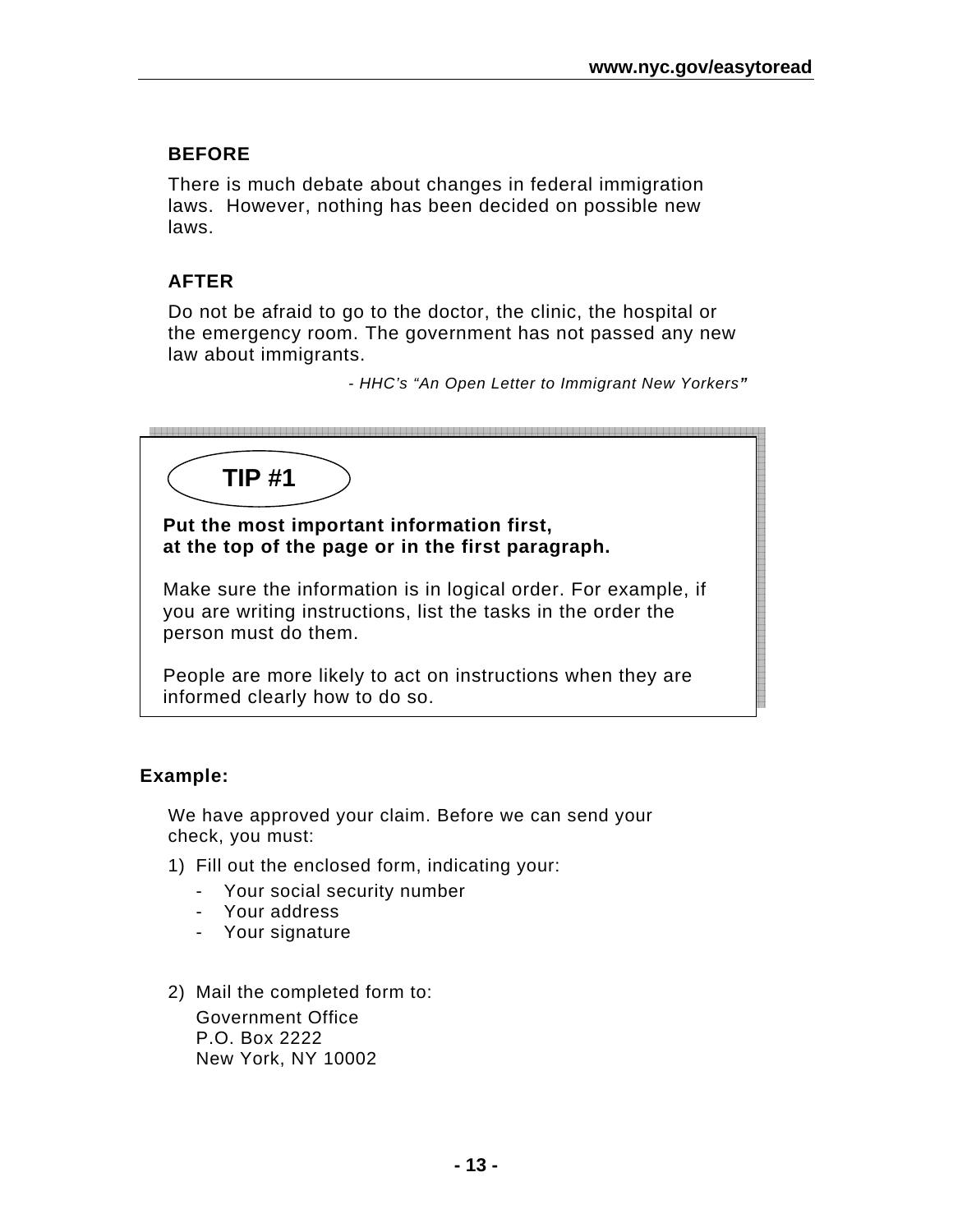3) Send it to us before: November 1, 2006

> After we receive your form, you should receive your check within 30 days.

#### **Try to limit yourself to a few main points.**

As mentioned above, most readers will be scanning your document and will not be paying close attention – no matter how important your communication is. You may have many important things to tell them, but remember that most readers will not understand, retain, and act upon more than a few points from any written document.

| TIP #2 |  |
|--------|--|
|        |  |

**Keep the "fine print" information in fine print.** 

Use your main text to get your MAIN points across. Often, there is some information that your readers should have for reference, but you know that they are unlikely to read and use it.

In these cases, you can provide the information in "fine print" outside your main text and refer the reader to it.

You can also give your reader some explanation in your main text of what is in the fine print and why or when they should read it.

It is probably a good idea to prioritize the points that you want to communicate and present them in the order of importance or in the most logical sequence, as in the example above.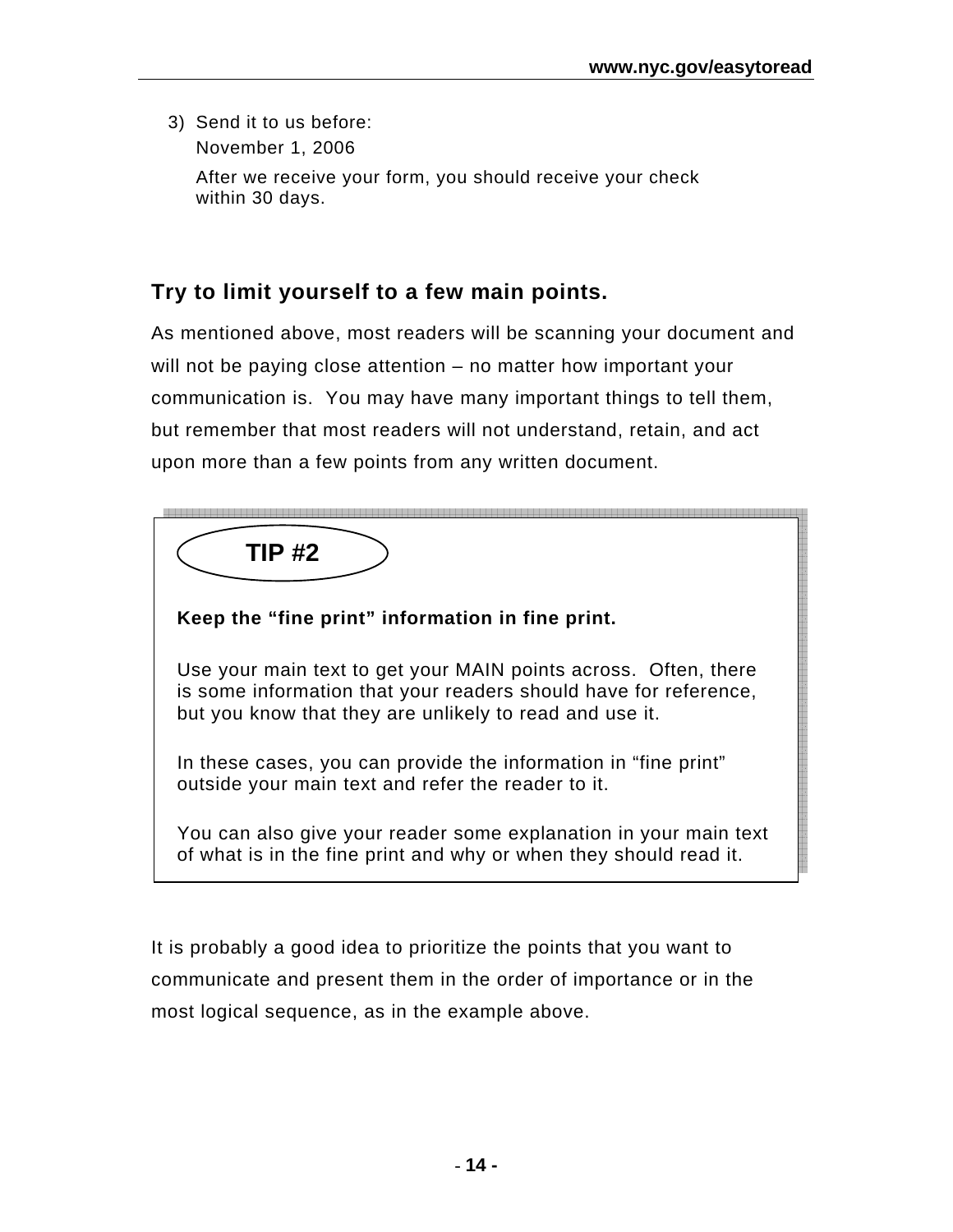### 4. Use Simple Language

Plain language means writing in clear terms using common, everyday words whenever possible.

#### **Use simple and straightforward language.**

#### **Example:**

#### **BEFORE**

The purpose of New York City's Financial Disclosure Law is to provide accountability on the part of public servants, and to help ensure that there are no prohibited conflicts of interest between City employees' official responsibilities and private interests.

#### **AFTER**

The City's Conflicts of Interest Law prohibits public servants from using or appearing to use their City positions for their own personal benefit.

*- NY Conflicts of Interest Law Covering NYC Public Servants*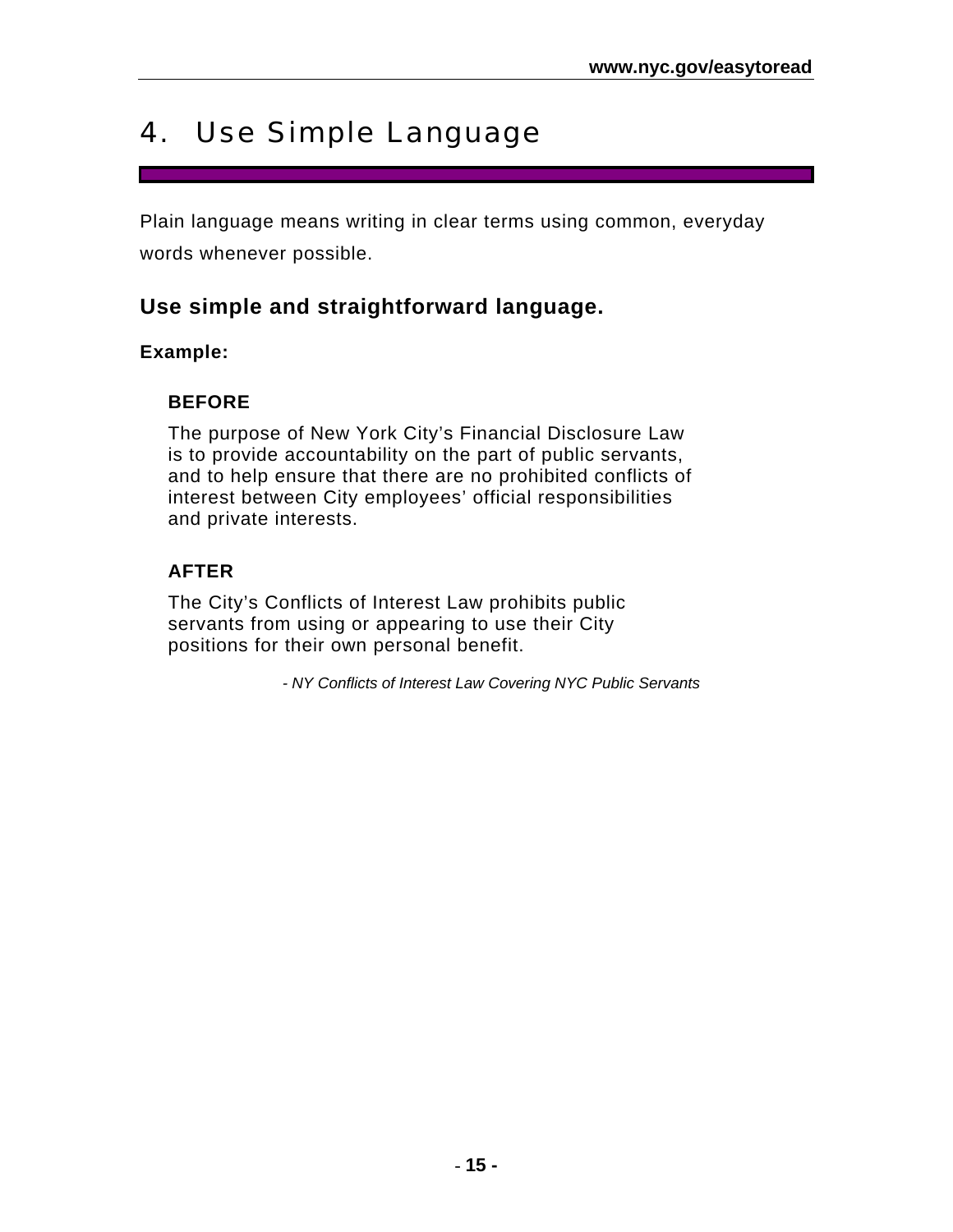### **DID YOU KNOW?**  Documents are generally easier to read when we already know the context of the information presented to us or have some relevant background knowledge. On the other hand, when we do not understand the context, we usually have a much harder time understanding the document. In fact, research shows that when readers do not know the context of written information they often read below their grade level. For example, an individual who can read at a 10<sup>th</sup> grade level would likely have trouble reading an auto mechanic's manual written at the  $8<sup>th</sup>$  or  $9<sup>th</sup>$  grade reading level. Therefore, to make sure that your intended audience understands what you are writing, you should not assume that readers already know what you are talking about. For more information on how prior knowledge affects reading comprehension, please visit: http://www.cast.org/publications/ncac/ncac\_backknowledge.html

#### **Avoid Using Jargon and Legalese.**

Bureaucratic jargon – terms that are specialized to an organization, industry, or profession – can often be confusing, misleading, or intimidating. "Legalese" is also hard for most people to understand. Therefore, try to avoid using jargon or "legalese" whenever you can.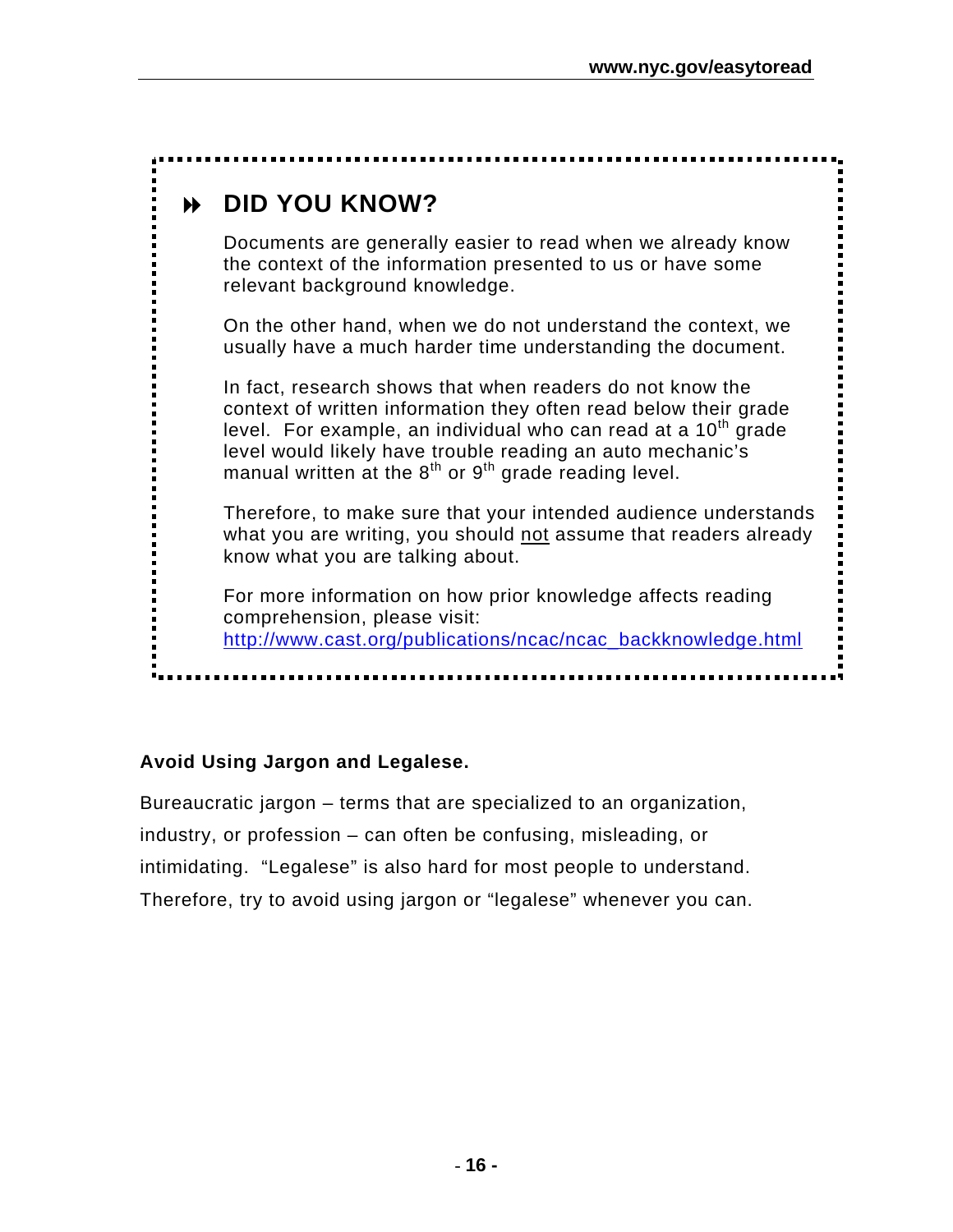#### **Examples:**

#### **BEFORE**

We have been notified that you did not receive the state of Washington warrant listed on the attached Affidavit of Lost or Destroyed Warrant Request for Replacement, form **F242-026-000**. The State Treasurer's Office has informed us that the warrant is outstanding and has not been cashed as of today's date.

#### **AFTER**

#### **Have you cashed your check yet?**

The State Treasurer's Office has informed us that a check we sent you has not been cashed. Review the attached legal form. It will show the amount of the check, what it was for, and the date it was issued.

#### **BEFORE**

By this notice, demand is hereby made for you to exercise your right of election pursuant to RCW 51.24.070.

#### **AFTER**

\_\_\_\_\_\_\_\_\_\_\_\_\_\_\_\_\_\_\_\_\_\_\_\_\_\_\_\_\_\_\_\_\_\_\_\_\_\_\_\_\_\_\_\_\_\_\_\_\_\_\_\_\_\_\_\_\_

This is our formal demand for you to give us your decision.

*- Courtesy of Office of the Governor, State of Washington and the Washington Department of Labor and Industries*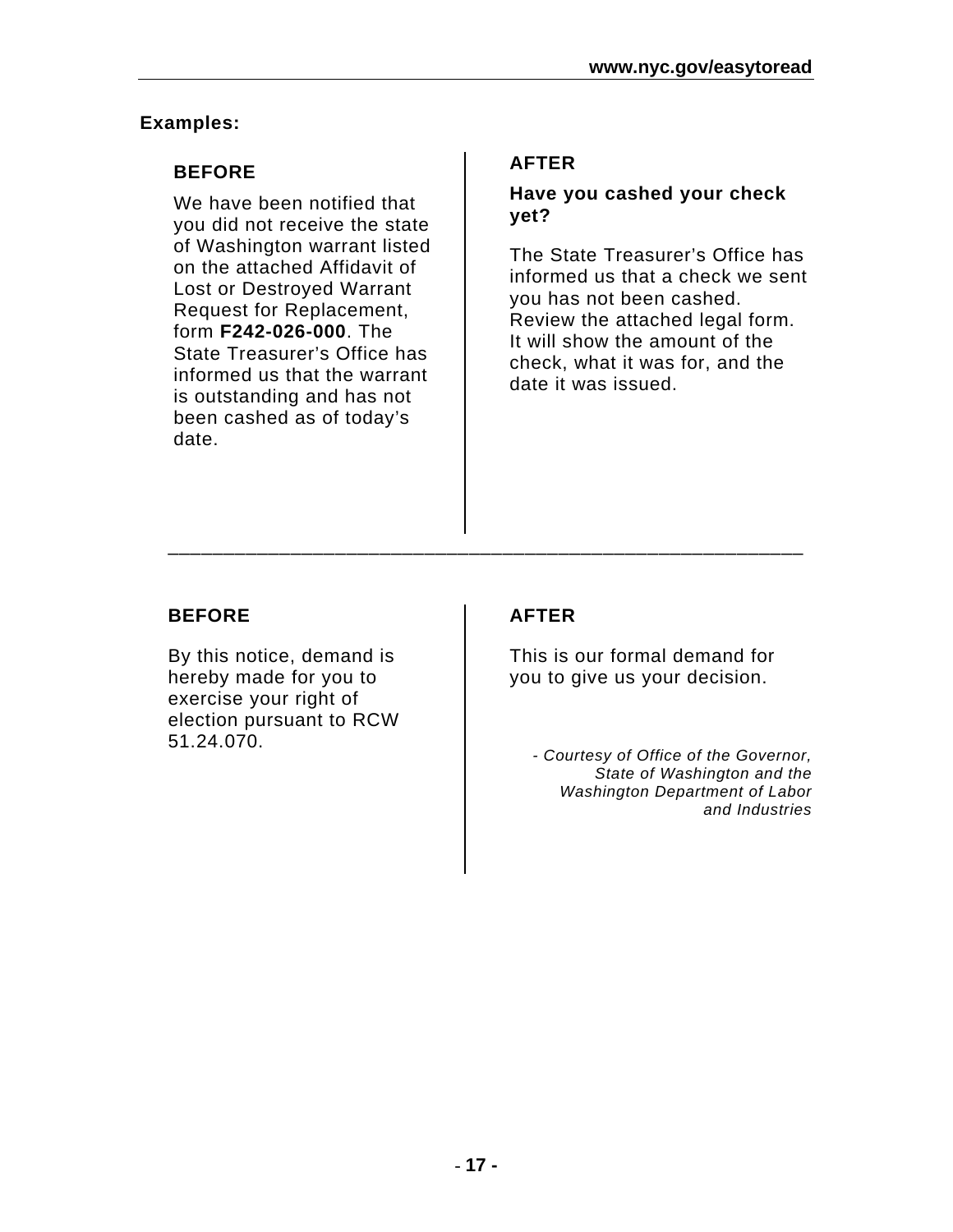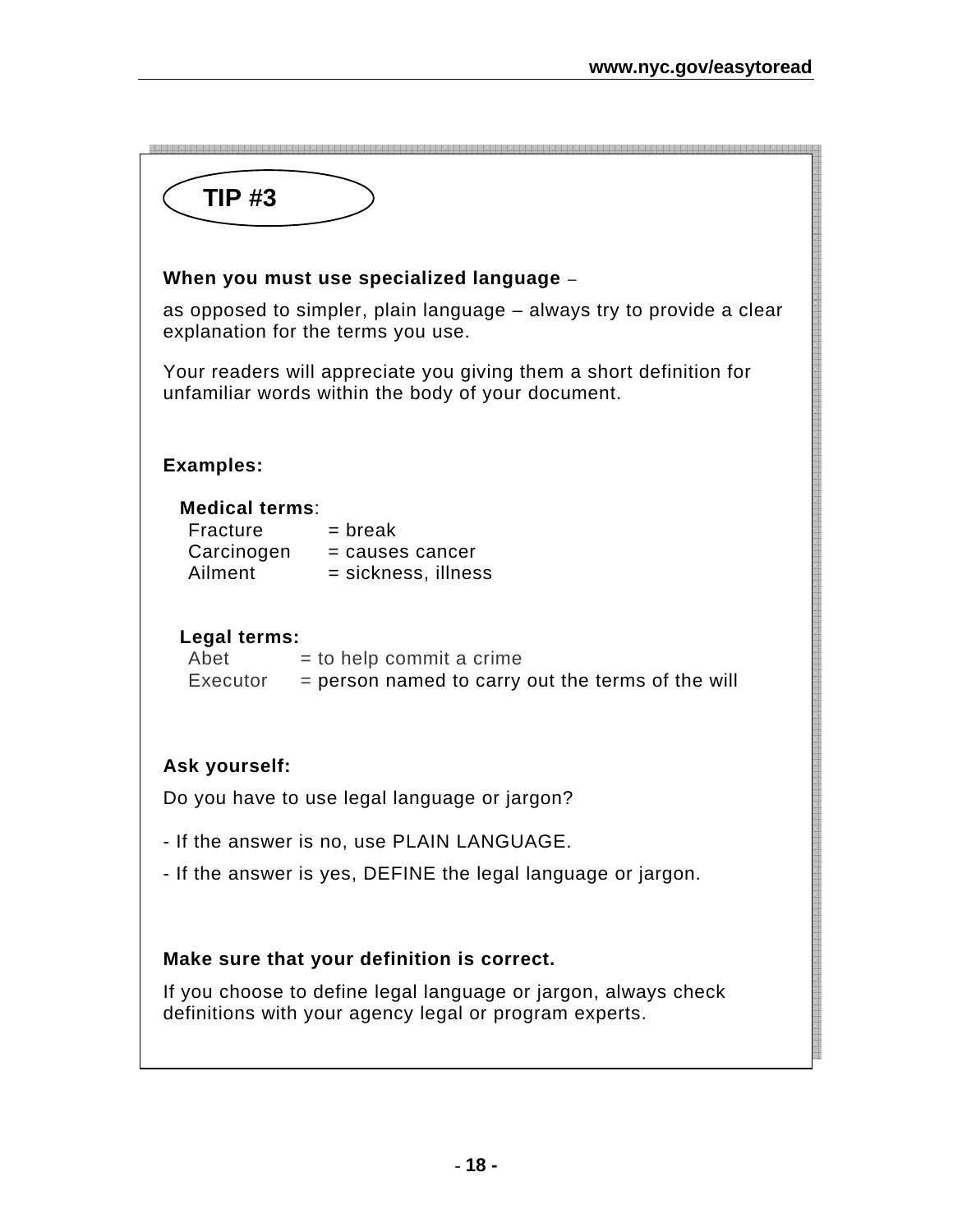#### **Spell out acronyms.**

Acronyms can be helpful when the reader already knows what you are talking about. Acronyms can help you write shorter sentences and save space in your documents.

However, acronyms are impersonal and abstract. Readers who are not already familiar with an acronym will have no way of knowing what it means. In this way, acronyms can be intimidating and confusing to some readers.

If you feel it is important to use an acronym, always spell it out when you use it for the first time.

#### **Example:**

#### **Supplemental Security Income (SSI)**

This booklet explains what Supplemental Security Income (SSI) is, who can get it, and how to apply. It provides basic information and is not intended to answer all questions. For specific information about your situation, you should talk with a Social Security representative.

*- www.ssa.gov*

### **Be smart about disclosure requirements in your written documents.**

Many government documents include mandatory disclosure of information that is complicated. We must provide certain information, but we know that many of our readers do not understand the information being disclosed and often do not even read it. Therefore, the purpose of the document – full disclosure of important information – has not been achieved.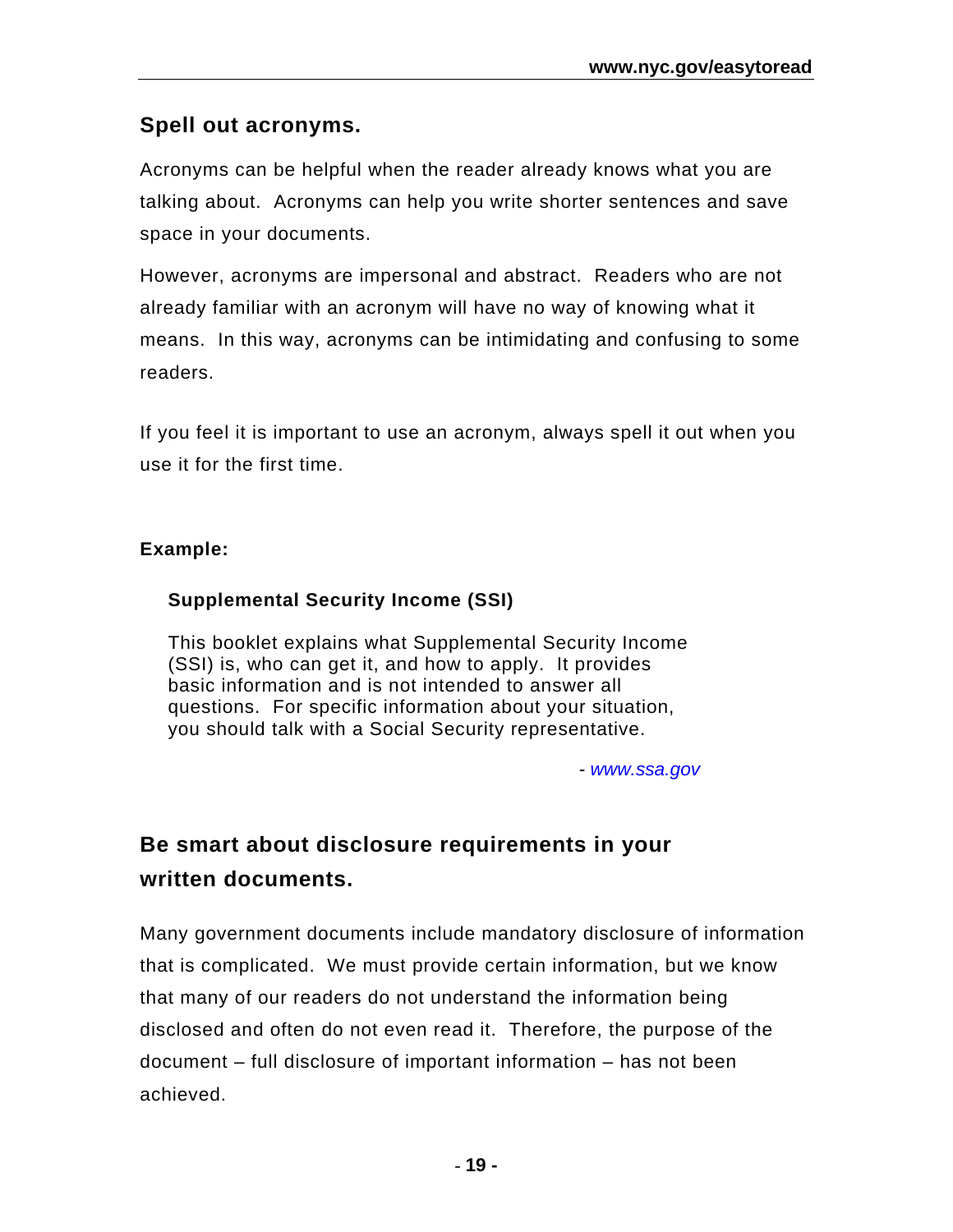**You can comply with your disclosure requirements and still create effective, easy-to-read documents.**

- $\cdot$  You can write a plain-language summary to accompany mandatory language of the disclosure (i.e., "boilerplate language").
- ❖ You can explain why the information being disclosed is important and what readers should do with it.
- $\cdot$  You can also invite people to call 311 to get in touch with you if they have any questions. (Make sure that you coordinate with 311 before doing this!)

### 5. Keep Sentences and Paragraphs Short

Short sentences, each containing one single thought, are easier to read than long sentences. Sentences should be simple, active, affirmative, and declarative.

If your sentences average 15 or more words, see where you can break them into two shorter sentences. Paragraphs should have three to four sentences. This approach will create smaller chunks of information that the reader will be able to absorb and act upon.

Remember, the more your writing deviates from this clear and to-the-point structure, the harder it will be to understand.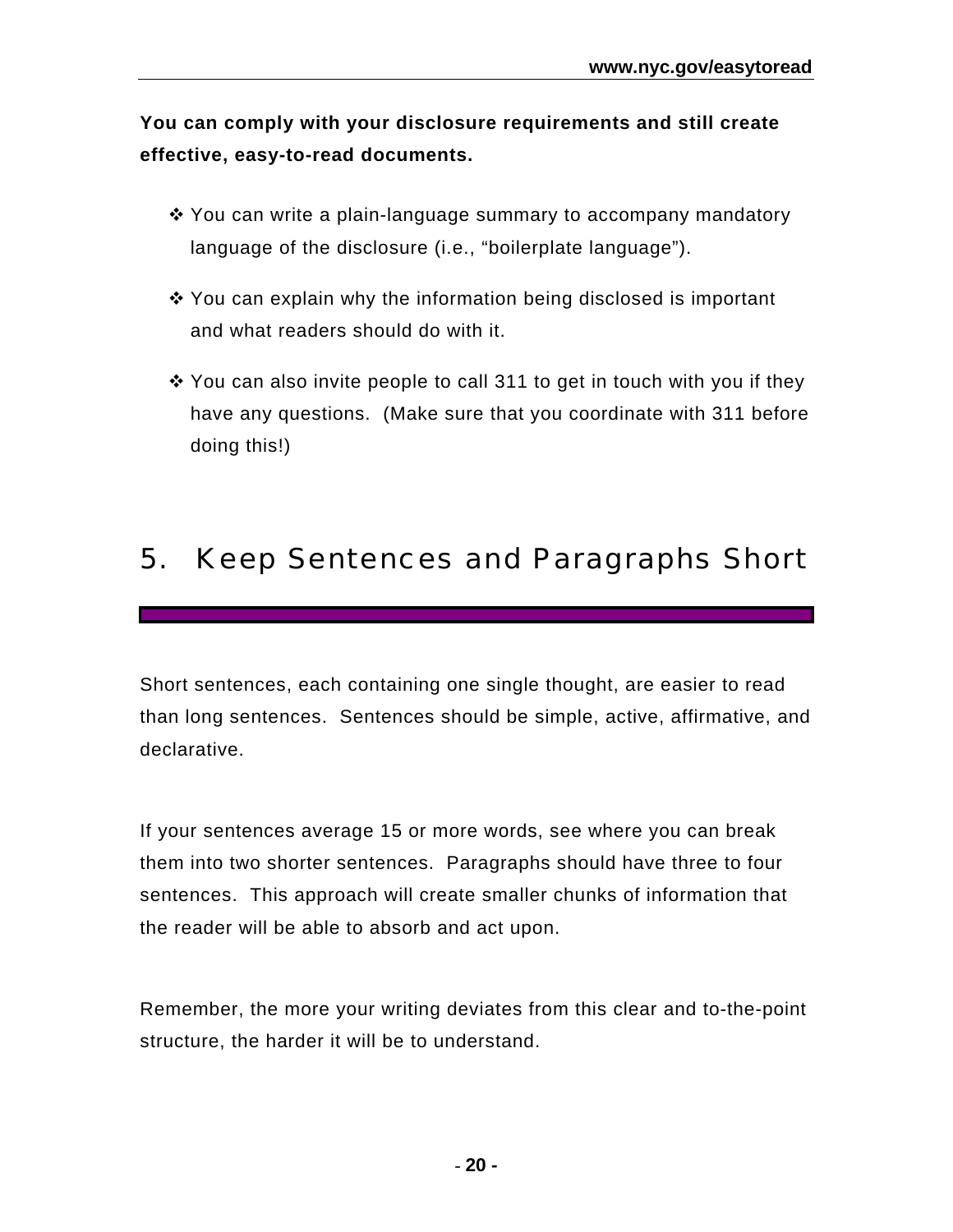#### **Examples:**

#### **BEFORE**

This is a reminder to all residents and business owners of the upcoming public hearing, to be held on January 17 in the Main Conference Room, regarding the proposed waterfront redevelopment project

#### **AFTER**

#### **Public Hearing Reminder**

Attention all residents and business owners:

There will be a public hearing to discuss the proposed waterfront redevelopment project.

The hearing will be held on January 17 in the Main Conference Room.

#### **BEFORE**

I understand that fees are due and payable on the date that services are rendered and agree to pay all such charges incurred in full immediately upon presentation of the appropriate statement.

\_\_\_\_\_\_\_\_\_\_\_\_\_\_\_\_\_\_\_\_\_\_\_\_\_\_\_\_\_\_\_\_\_\_\_\_\_\_\_\_\_\_\_\_\_\_\_\_\_\_\_\_\_\_\_

#### **AFTER**

I agree to pay my bill on the same day that I receive the services.

> *- Based on materials from Health Literacy Studies, Harvard School of Public Health www.hsph.harvard.edu/healthliteracy*

### 6. Make It Personal

Government writing often lacks the personal touch. In fact, sometimes we try to make our documents as impersonal as possible. But when we do, our readers are more likely to ask, "why should I care?"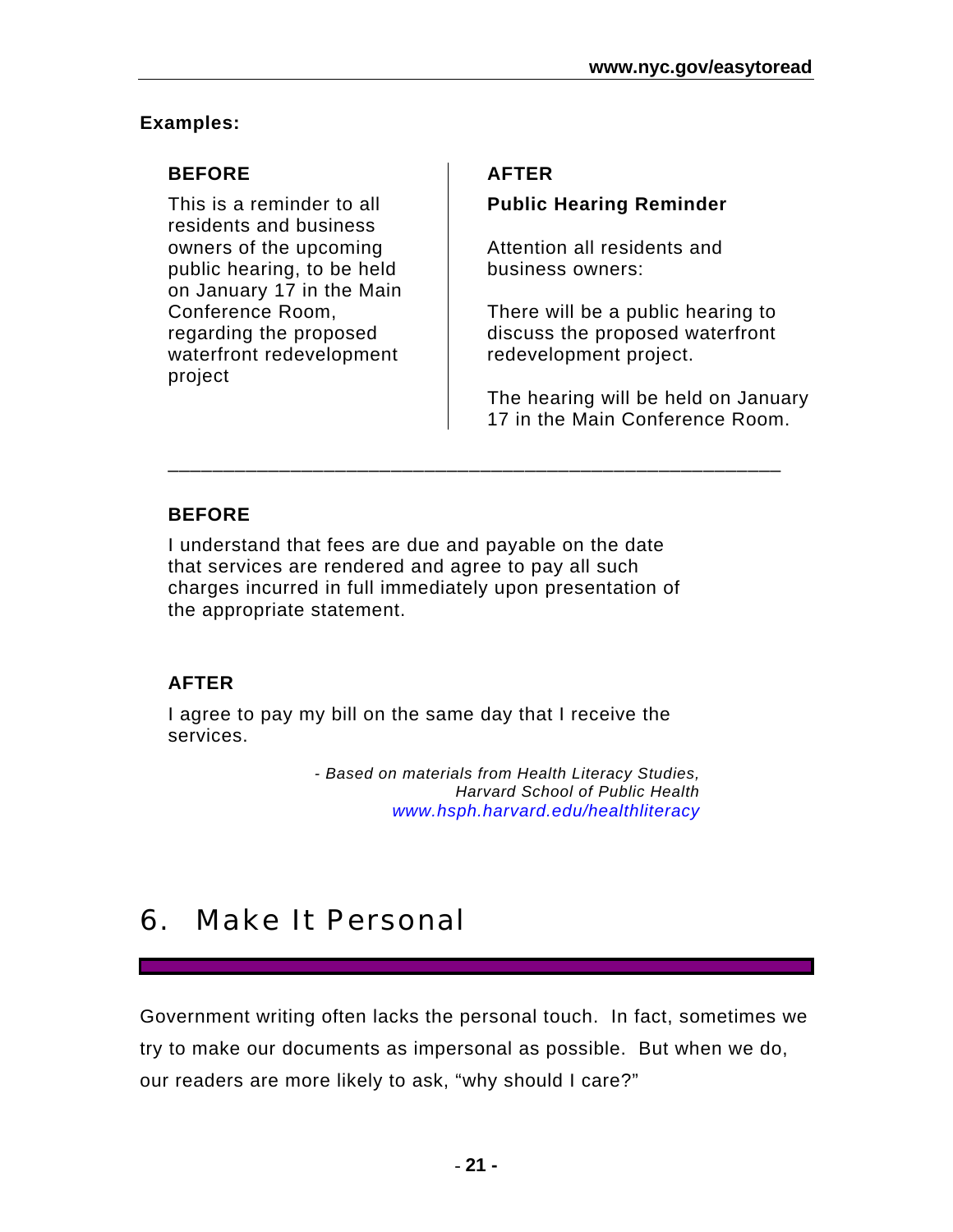This is why we need to make our writing more personal. Instead of talking about your agency in third-person perspective, write documents using words like "I, me, we, our, you, and yours."

Create documents so the audience will feel as if you are talking to them as individuals. Avoid speaking as if you are a bureaucracy talking to an insignificant person.

#### **Examples:**

#### **About the Earned Income Tax Credit (EITC)**

Do you make less than \$35,000 a year? You might qualify for as much as \$6,000 from the EITC, just by filing your taxes. You can use your EITC money to pay bills or school tuition, buy a car or save some of it in a bank account.

*- NYC Department of Consumer Affairs* 

#### **NYC Restaurant Owners Manual**

You've probably looked at the table of contents and hit your hand across your forehead exclaiming "Don't I have enough to do running a restaurant in New York City? Do I have to learn all this too?"

Don't be overwhelmed. You're probably adhering to a lot of these laws already. With a few complicated exceptions, this stuff is pretty fundamental and you don't have to sit down and read the whole thing at once.

You can use this as a resource to go back to if an issue arises and figure out what the appropriate steps to take are, or learn the right places to go for help.

*- NYC Mayor's Office of Immigrant Affairs*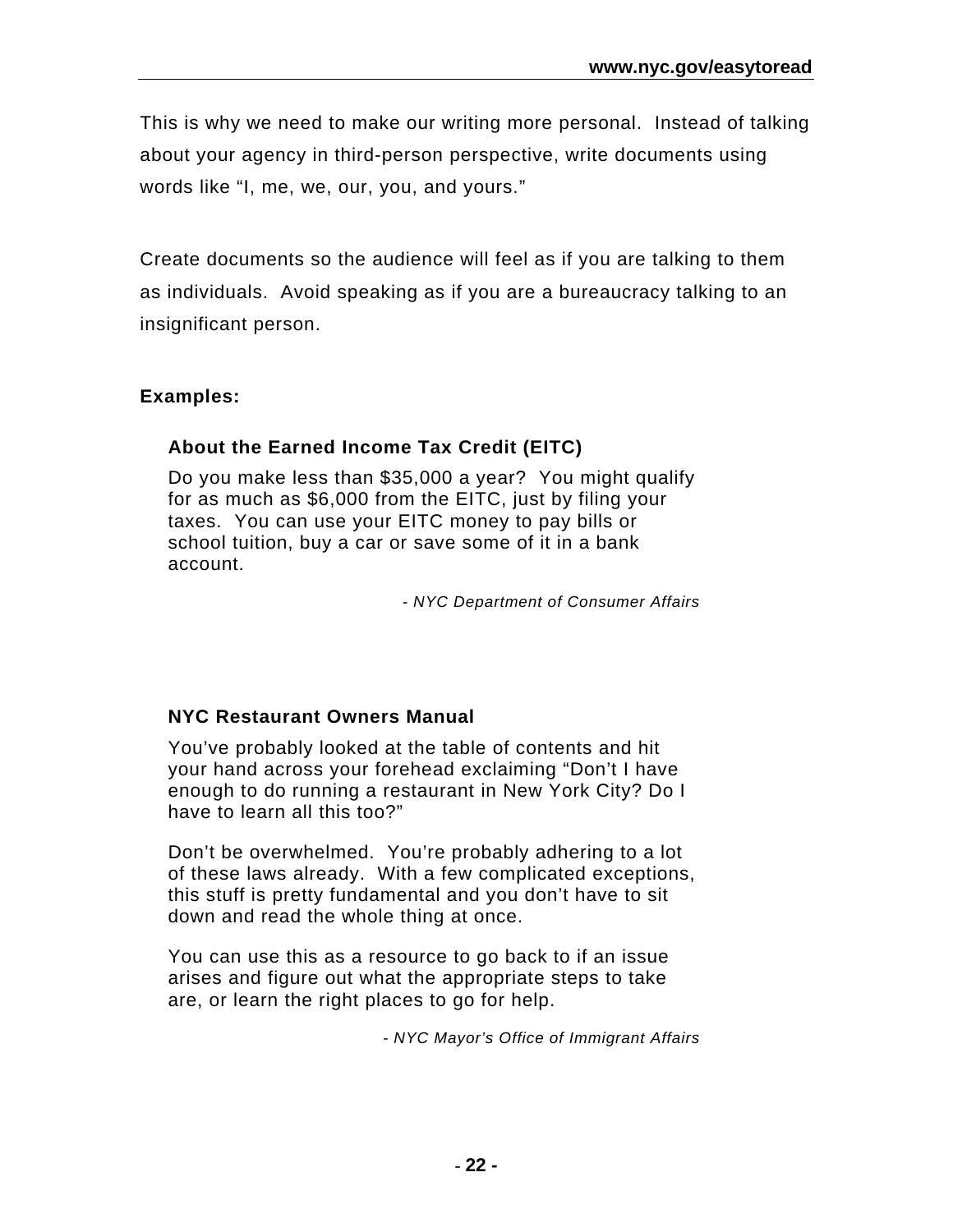### 7. Use the Active Voice

Don't be passive. Documents written in the passive voice tend to be both longer and less clear. The passive voice makes it difficult for your audience to figure out who is responsible for what. The passive voice can also give people the appearance that government officials are avoiding accountability.

This does not mean you should write every sentence in the active voice. It does mean that you should know why you are writing in the passive voice instead of the active voice.

There may be times when it is appropriate to use the passive voice. For example, when you want to emphasize who is the recipient of an action rather than who is doing the action.

#### **Example:**

Schools won't be penalized for how well students perform when they first arrive.

*- Chancellor's Letter to Parents of the New Accountability Initiative, June 2006* 

#### **You can decrease use of the passive voice by:**

Identifying sentences that use the verb "to be" plus a past participle (i.e., was issued, is administered) or start with phrases like "there is" or "it was discovered that."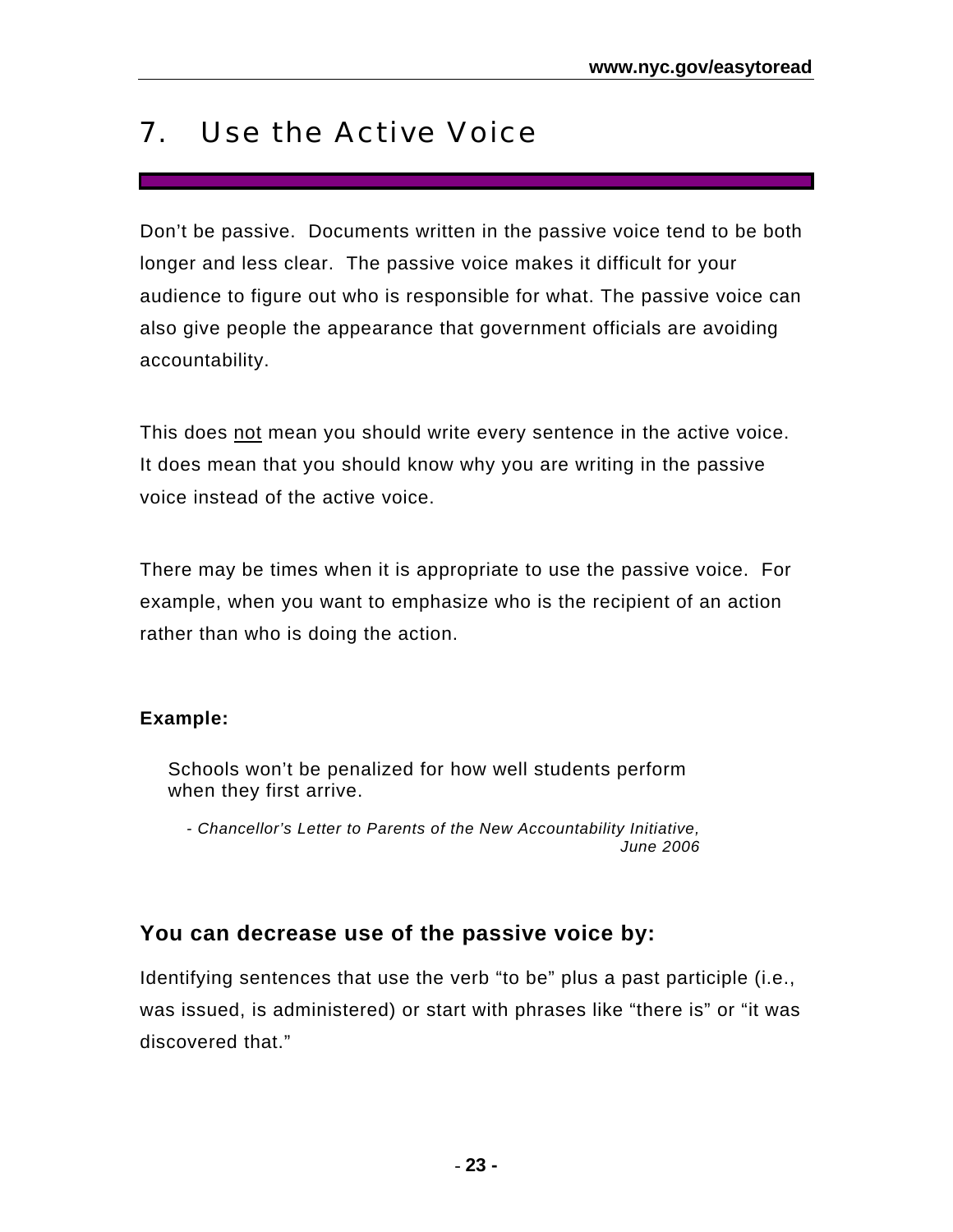#### **Examples:**

- It is acknowledged that your application was received.
- Research will be presented at the community forum to be held on Thursday.
- There are experiments being conducted on the chemicals.

**Try to rewrite the sentence in the active voice. Is it less clear if you do so? If not, then use the rewritten version**.

#### **Examples:**

- We received your application.
- We will present our research findings to the community at the forum on Thursday.
- Scientists are conducting experiments on these chemicals.

#### **Examples:**

#### **BEFORE**

Tiny pieces of peeling or chipping paint are dangerous if eaten.

**\_\_\_\_\_\_\_\_\_\_\_\_\_\_\_\_\_\_\_\_\_\_\_\_\_\_\_\_\_\_\_\_\_\_\_\_\_\_\_\_\_\_\_\_\_\_\_\_\_\_** 

#### **AFTER**

Never let your child eat pieces of paint. The paint may contain lead. Lead is dangerous for your child. Even very small pieces of lead are dangerous for your child.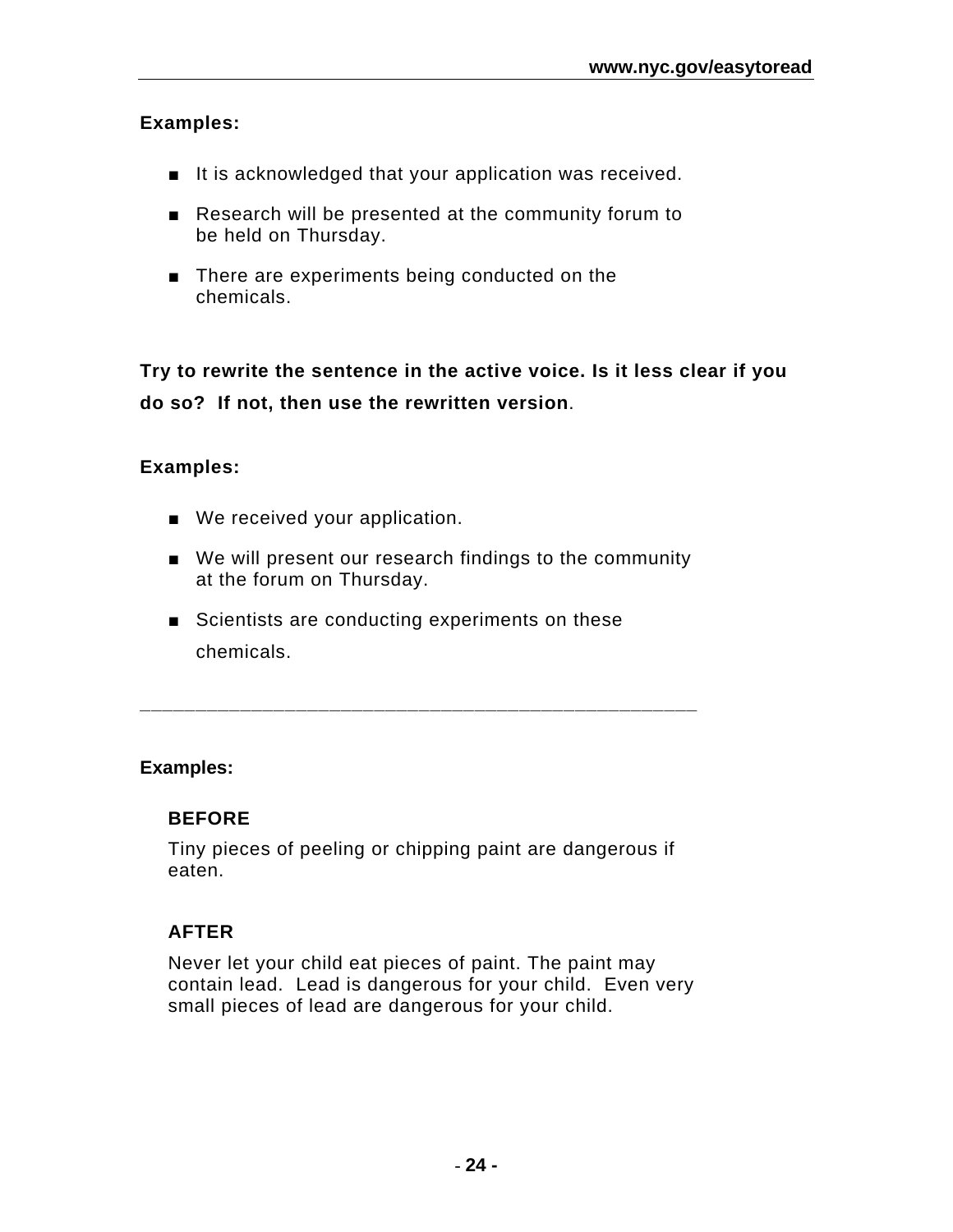#### **BEFORE**

It is recommended that the wire should be connected to the terminal by the engineer when the switch-box assembly is completed.

#### **AFTER**

We recommend that you connect the wire to the terminal when you finish assembling the switchbox.

### 8. Use Easy-to-Read Design Techniques

Content means nothing if it is not displayed in a way that makes sense. Your audience will most likely scan your documents for relevance before they actually read the documents. Therefore, how you design your documents matters.

#### **There are many ways that you can use the appearance of your document to make it easy to read, including:**

- Use a layout consistently throughout your document that makes it easy for the reader to find the most important information.
- $\clubsuit$  Include a document title that lets the reader know what she is reading and the purpose of the document.
- $\cdot$  Use headings in bold print that summarize the main point for each topic in your document.
- Write short sentences and paragraphs. Present information in small chunks under a heading that summarizes the main point.
- Incorporate white space don't create a dense, dark, text-filled page.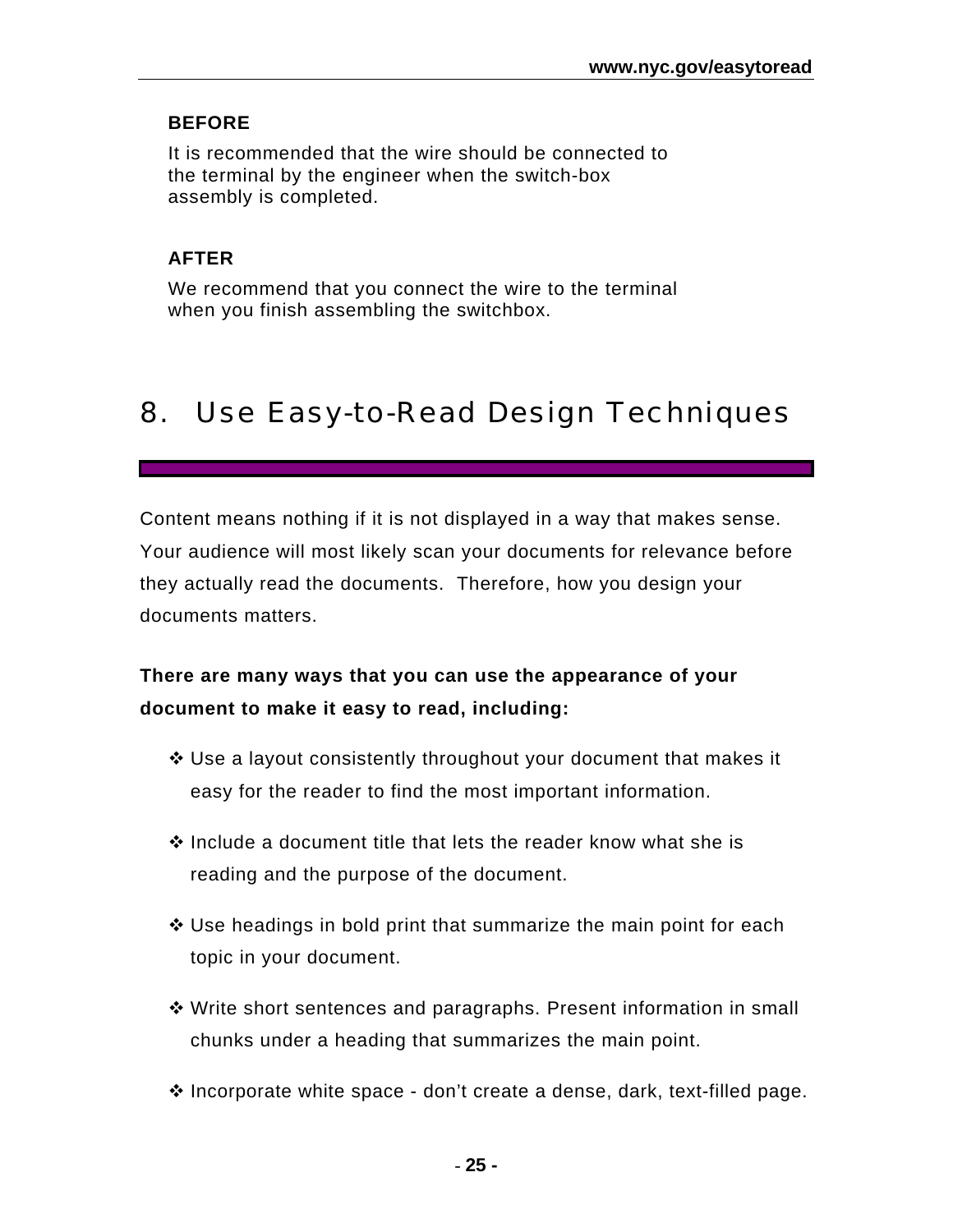- $\triangle$  Add graphics where appropriate.
- Use bulleted lists.
- Use a font that is easiest to read, not the prettiest or most expressive.
- Don't over-format your document. Keep the emphasis on clear and easy-to-read.

#### **Example:**

#### **BEFORE**

(1998 Mayor's Management Report)

#### CHILDREN'S SERVICES

Among the City's foremost priorities is the need to<br>enhance the quality and effectiveness of sentose is<br>children and youth. This section reviews issues<br>including safeguarding. Oildren's physical well-

being: summer employment, training, and<br>recrealizeal opportunities; the juvenile justice<br>system;library.programs; and public education.

#### ADMINISTRATION FOR CHILDREN'S SERVICES

- **26 -**

45

Enhancing Staff Quality. Since the Administration for Children's Services (ACS) was established as a<br>separate agency, a primary focus of reform has<br>been to increase the preparedness of staff in positions officel to the protection and welfare of<br>children. Educational requirements for newly hired consecutions have been enhanced. The training<br>program has been expanded from four weeks to len<br>program has been expanded from four weeks to len months, and estimates examinations from best measurements must consider the quality of the control of the control of the control of the control of the control of the control of the control of the control of the measurement advanced graduate school achievements.

Neighborhood-Based Services. In November 1997 ACS released a Request for Information to<br>solicit comments about its proposed reforms for solid comments about its proposed reforms for<br>closing matches to denote the first contact and ACC and<br>denis. For the first first, contacts will require<br>based for proble survives in religibitions<br>has based for the second su these services during the early part of Flocal 1999.

In order to promote a closer working relationship between ACS and the communities it serves, in<br>April 1997 ACS's Manhattan tied office began a rent mer must and prediction and the state in<br>specific Community Districts, and permitted them to<br>carry emailer casekoats. Findings from this plat on lonal details will be used to plan allywide implementation of this program, to begin in Summer 1998

Interspency Coordination. The Coordinating Committee for Children, which is chaired by the<br>ACS Commissioner, includes representatives from AOS Conneistoner, includes representatives from<br>21 d'Elerant coparatista en la contrata de mateix y la different conneiston de vising regnant frat en accession de la different de finite de vising a different de la differen placement and permanency plan.

The protocol for instant Response Teams, which was completed in November 1997, defines the<br>Teams' role as sharing information between ACS Next compare in more than a sharing internal to be<br>seen ACS and the end of the end of the end of the second states in the<br>constraints are considered by the constraints consider cases, and coordinate<br>cases, and considering Spring 1998 for all ACS protective staff and NYPD<br>pairol officers. ACS will create a new position of parameters. From continuity, responsible for<br>making all necessary notifications to initiate a joint<br>response and follow-up investigation, and to ask as<br>a single-point of contact between agencies.

#### **AFTER**

(2005 Mayor's Management Report)



Kay Public Service Amees<br>- Poled chidmiran duseerd<br>- Poled<br>- Polé parachyead feder on anion is net benedict didner

- and in milles.<br>Emane Smaly neuri lication or a deption.<br>may lose based on the neurit of the
- 
- one.<br>Enuve access to quality, sale child<br>communities.<br>communities.

Scope of Agency Operations<br>
Scope of Agency Operations<br>
The Admissration for Children's Series<br>
(ACS) presentes control to use including<br>
of New York Chytels<br>
(From and finally a specifically defined and finally approxima



 $10^{100} - 10^{10}$ 

- 
- Critical Objectives<br>- Republished Material every slighter of decount regist, and<br>- Republished Material every slighter of the<br>- International equation of the state of the state of the state<br>- International decount or restr Increases account to quality, and glibral code based our stores to support families and process planetars or re-entry late footer case.<br>Monical process planetars or re-entry late footer case.<br>Monical particles and of the s
- ÷ ı.
- segments<br>and in the of placement of children in focus currently family members and placement of children with their skillage as appropriate.<br>Relations family involvement in service planning for children in focus<br>Relations
- same comprehensive more pouring or successively<br>can<br>be comprehensively comprehensively children.<br>Decrease the large of translation rando in tetra can.<br>Reserve whichly and secondary of delaison serious in comparities.
- 

÷

- Performance Highlights<br>• ACS repore to descend/o regist reports within 3 hours demomaginally. The overall number of allegations continues to decline. The percent of children involved in reported indicated reports of shows or
- 
- inequality the coerest contribute of all<br>space contents of the coerest coefficient in the local control in density<br>in the coefficient of the coefficient of the coefficient of the coefficient<br>of the space of the coefficien
- 

Performance Report<br>< Project diking from does and regist

Respond within 28 hours to every allegation of above and neglect, and<br>perform thereugh assessments of safety and risk. The Administration perform thereugh aments and a fastery and this. The Adhibitration<br>for Childran's Serious' (ACS) response to disguises of also<br>within 24 hours declined from Si.9 parent in Flaud 2004 to 96.4 person.<br>in Flord 2005. This digh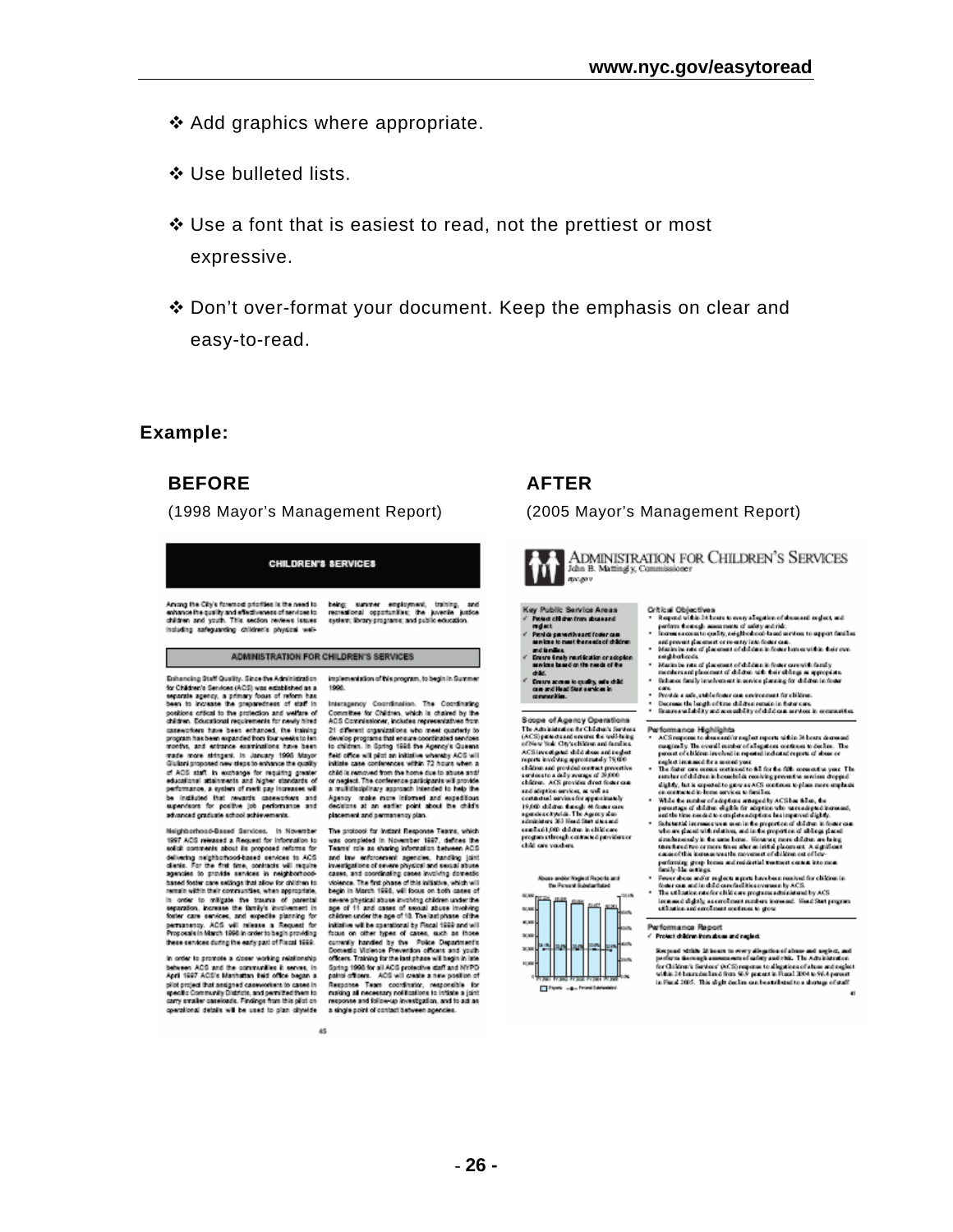### 9. Assess the Usability of Documents: Listen to Your Readers

How can you tell if your attempts at plain language have worked? How can you increase the likelihood that your communication will be effective and achieve its goal? Listen to your readers.

Conduct a focus group or two with real members of your intended audience to test your documents. Don't be afraid to revise an existing document or write another draft of a new document based on feedback you receive.

#### **How to conduct a focus group to assess your documents.**

Some agencies routinely test their written materials with their intended audiences. Here are some suggested steps for conducting a focus group:

 $\div$  Gather a sample of 6-10 individuals from your intended audience who agree to read the documents and give you feedback. They should represent the range of ages, educational backgrounds and occupations of your intended audience.

If you are writing or revising a document for existing clients, recruit existing clients. If the purpose of your document is to convince someone to do something (e.g., apply for benefits, utilize your agency resources), recruit individuals who are not currently doing that thing. Explain the goal and what their role is. Be sure to convey the session is not intended to test *them.*